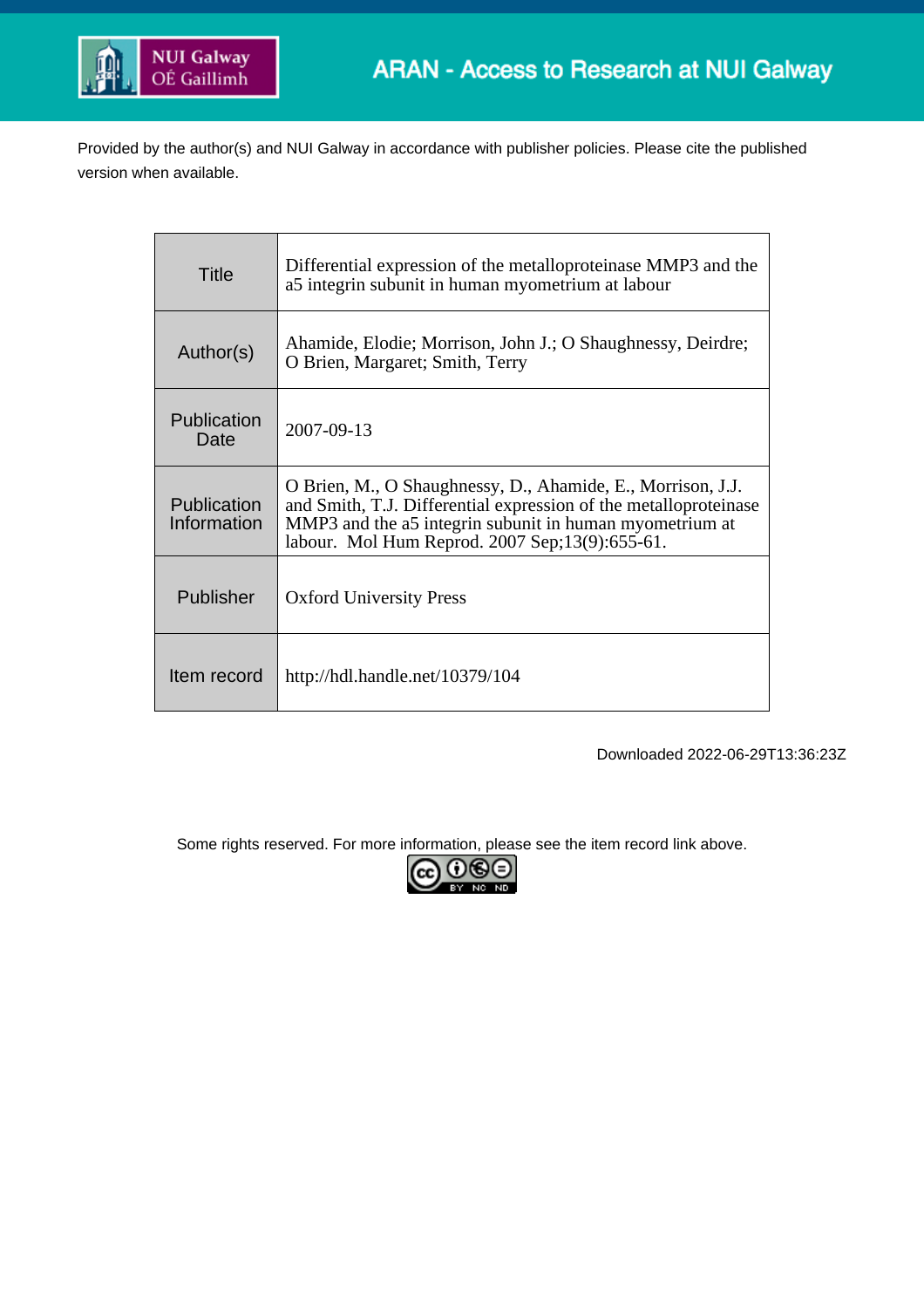| $\mathbf{1}$   | <b>Running Title:</b> MMP3 and $\alpha$ 5 integrin expression in human myometrium                                   |
|----------------|---------------------------------------------------------------------------------------------------------------------|
| $\overline{2}$ |                                                                                                                     |
| 3              | Title: Differential expression of the metalloproteinase MMP3 and the $\alpha$ 5                                     |
| 4              | integrin subunit in human myometrium at labour                                                                      |
| 5              |                                                                                                                     |
| 6              | Authors: Margaret O'Brien <sup>1</sup> , Deirdre O'Shaughnessy <sup>1</sup> , Elodie Ahamide <sup>1</sup> , John J. |
| $\tau$         | Morrison <sup>1,2</sup> , Terry J. Smith <sup>1</sup>                                                               |
| $8\,$          |                                                                                                                     |
| 9              | <b>Institution Addresses</b>                                                                                        |
| 10             | <sup>1</sup> National Centre for Biomedical and Engineering Science,                                                |
| 11             | Orbsen Building,                                                                                                    |
| 12             | National University of Ireland Galway,                                                                              |
| 13             | University Road,                                                                                                    |
| 14             | Galway,                                                                                                             |
| 15             | Ireland.                                                                                                            |
| 16             |                                                                                                                     |
| 17             | <sup>2</sup> Department of Obstetrics and Gynaecology,                                                              |
| 18             | National University of Ireland Galway,                                                                              |
| 19             | Clinical Science Institute,                                                                                         |
| 20             | University College Hospital Galway,                                                                                 |
| 21             | Newcastle Road,                                                                                                     |
| 22             | Galway,                                                                                                             |
| 23             | Ireland.                                                                                                            |
| 24             |                                                                                                                     |
| 25             |                                                                                                                     |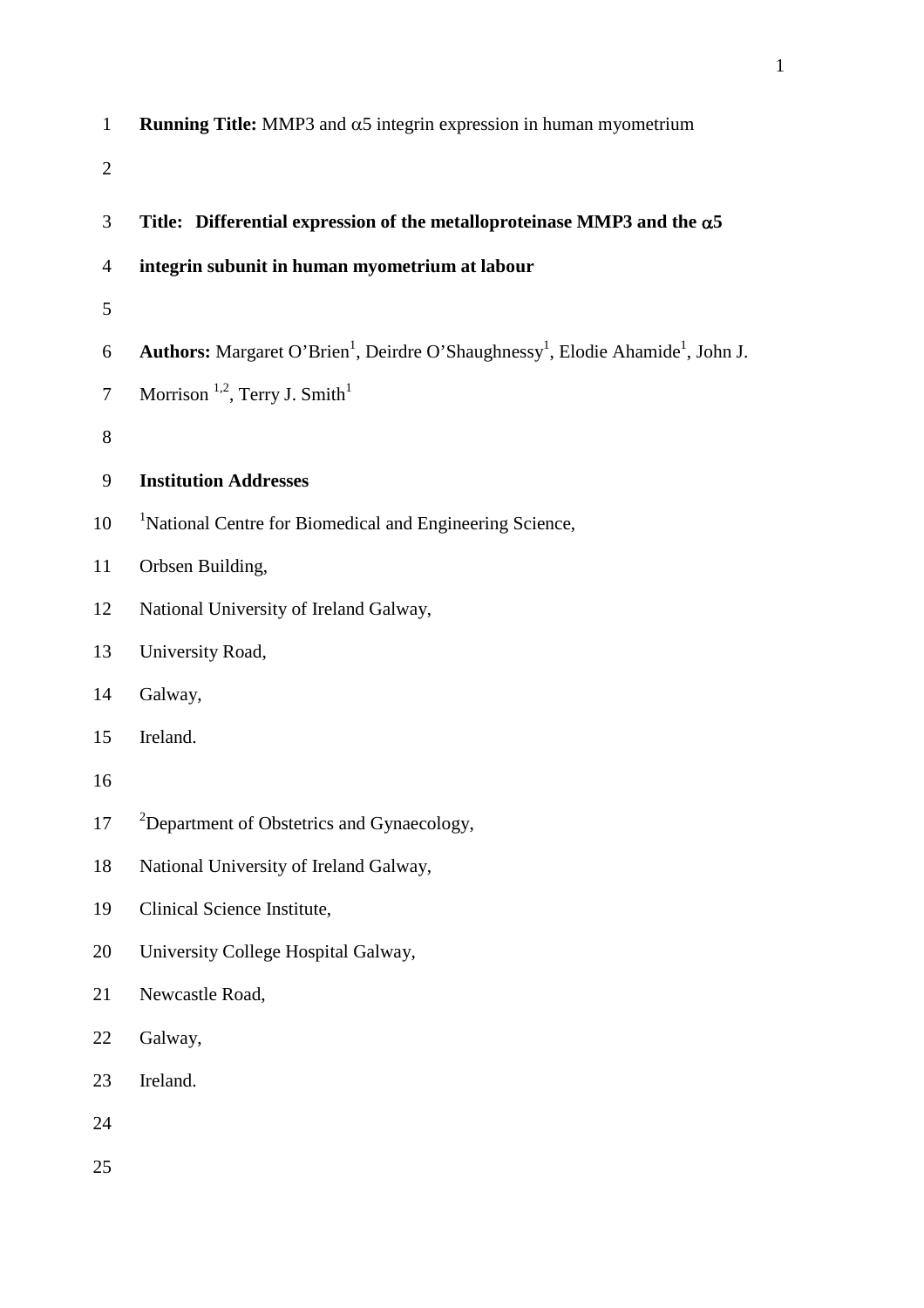## **Author for Correspondence**

- Margaret O'Brien,
- National Centre for Biomedical and Engineering Science,
- Orbsen Building,
- National University of Ireland Galway,
- University Road,
- Galway,
- Ireland.
- 
- Tel: +353 91 492912
- Fax: +353 91 492956
- E-mail: margaret.obrien@nuigalway.ie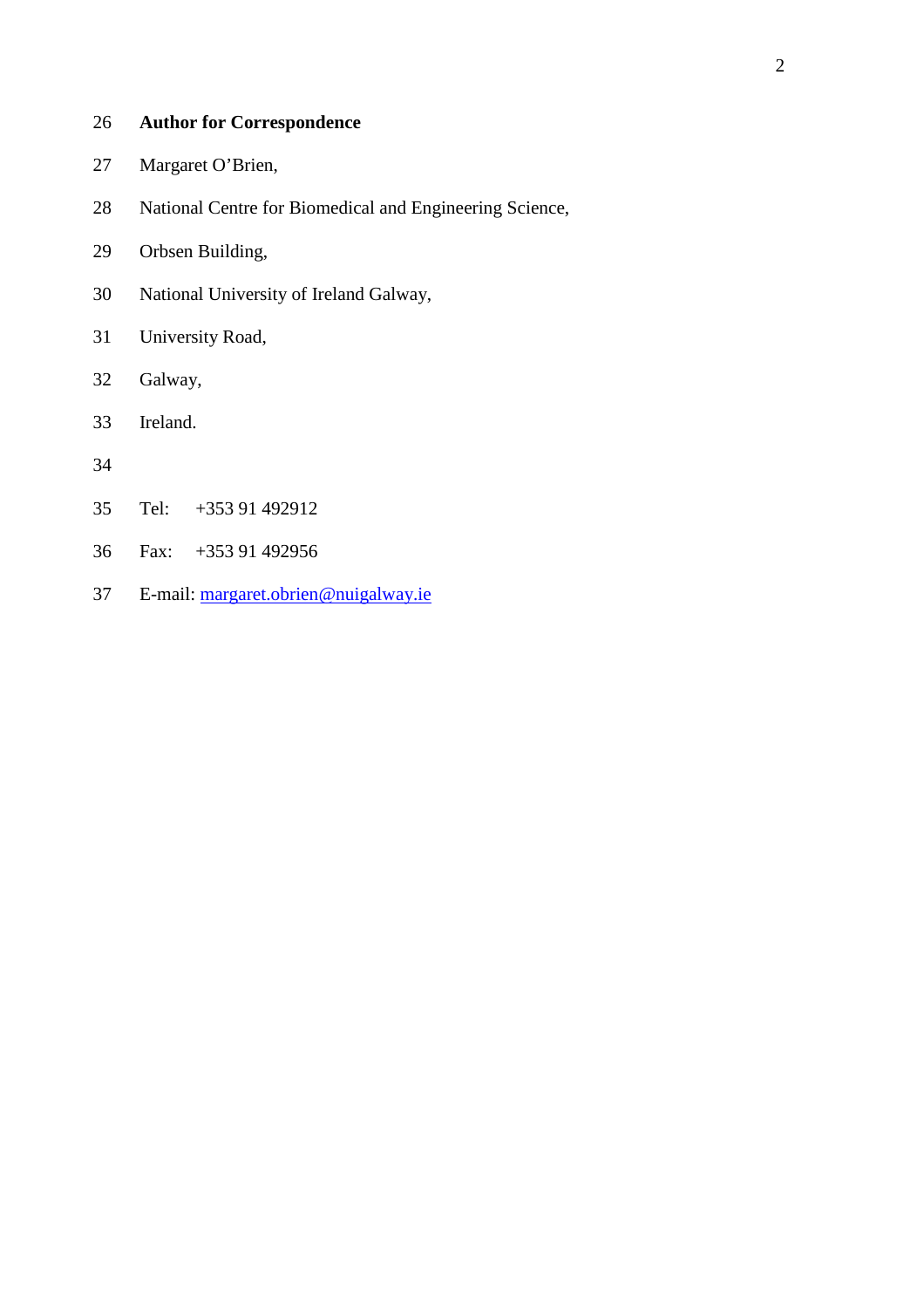Extensive tissue remodelling occurs in the human myometrium before, during and after parturition. This study aim was to investigate the expression of two tissue 42 remodelling molecules, matrix metalloproteinase 3 (MMP3) and  $\alpha$ 5 integrin (ITGA5) subunit expression in human myometrium, during pregnancy and labour. mRNA and protein were isolated from human pregnant labouring and non-labouring myometrial tissue, and also from human primary uterine smooth muscle cells. Semi-quantitative RT-PCR, real-time fluorescence RT-PCR and western blotting were subsequently 47 performed to determine the expression levels of MMP3 and ITGA5 in the myometrial tissues during pregnancy and labour, and in the primary uterine smooth muscle cells. 49 The expression of MMP3 and ITGA5 mRNA and protein are reported for the first time during pregnancy and labour in human myometrium. Furthermore, a significant increase in expression of *MMP3* mRNA (41-fold, *P* = 0.001), and a significant 52 decrease in *ITGA5* mRNA expression  $(4$ -fold,  $P < 0.001$ ) at labour, were observed. Protein expression of these two molecules also altered at labour, MMP3 expression significantly increased while ITGA5 protein expression decreased. Expression of these molecules was also observed in primary cultured human uterine smooth muscle cells. The differential expression of these two tissue remodelling molecules at labour and their detection in uterine smooth muscle cells highlights their potential importance in myometrial function during pregnancy, labour and postpartum.

- 
- 

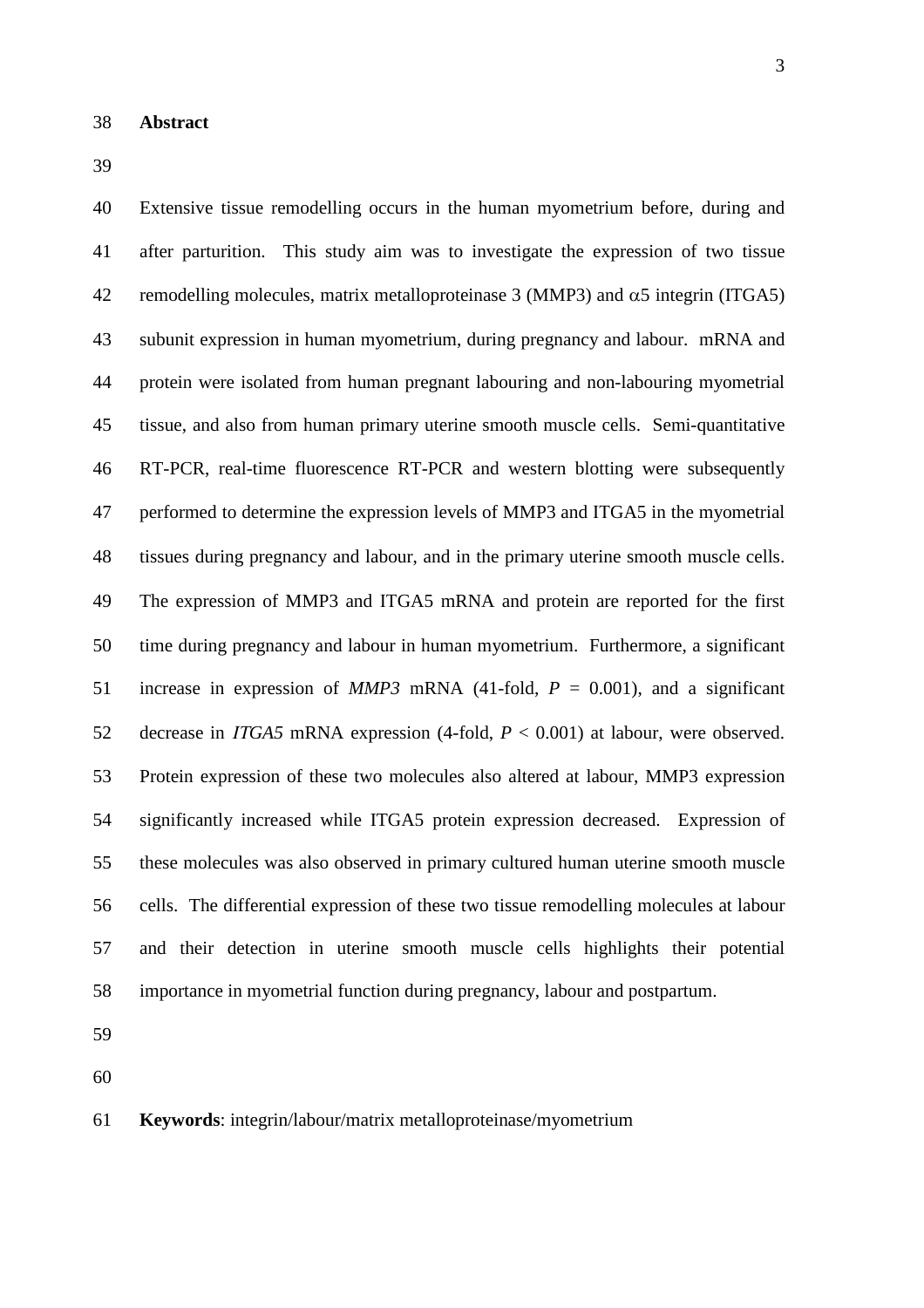During pregnancy the uterus is transformed into a large muscular organ sufficient to accommodate the foetus, placenta and amniotic fluid. This is facilitated in part by tissue remodelling and cellular hypertrophy (Fata *et al.*, 2000). Furthermore, uterine contractility at labour involves significant remodelling to achieve the powerful synchronous contractions of labour, while to enable the postpartum uterus to return to its pre-pregnancy state, considerable extracellular matrix (ECM) degradation also occurs (Monga and Sanborn, 1995; Manase *et al.*, 2006). Amongst the major proteolytic enzymes involved in tissue remodelling are the matrix metalloproteinases (MMPs), a family of zinc-dependent endopeptidases that degrade extracellular matrix (ECM) components (Le *et al.*, 2007; Yan and Boyd, 2007). MMP enzymatic activity is transcriptionally regulated by growth factors, hormones, and cytokines, and post- translationally controlled by tissue inhibitors of metalloproteinases (TIMPs) (Matrisian, 1992; Birkedal-Hansen *et al.*, 1992). MMP3 degrades amongst other substrates, collagen III, IV and V, proteoglycans, fibronectin, elastin, laminin, and gelatin (Sternlicht *et al.*, 1999). Furthermore, it mediates an ECM-degrading proteolytic cascade by activation of the zymogenic forms of other MMPs (e.g. MMP1, 7, 8, 9, 13) (He *et al.*, 1989; Ogata *et al.*, 1992; Knauper *et al.*, 1996). MMP3 itself is also activated, from a precursor form (pro-MMP3) by proteases, notably plasmin (Okada *et al.*, 1988).

 A significant increase in the expression of MMP1, 2, 3 and 9 in placenta and foetal membranes or amniotic fluid occurs with the onset of term and preterm parturition, while MMP9 expression increases in human labouring myometrium (Vadillo-Ortega *et al.*, 1995; Maymon *et al.*, 2000; Xu *et al.*, 2002; Park *et al.*, 2003; Smith, 2007).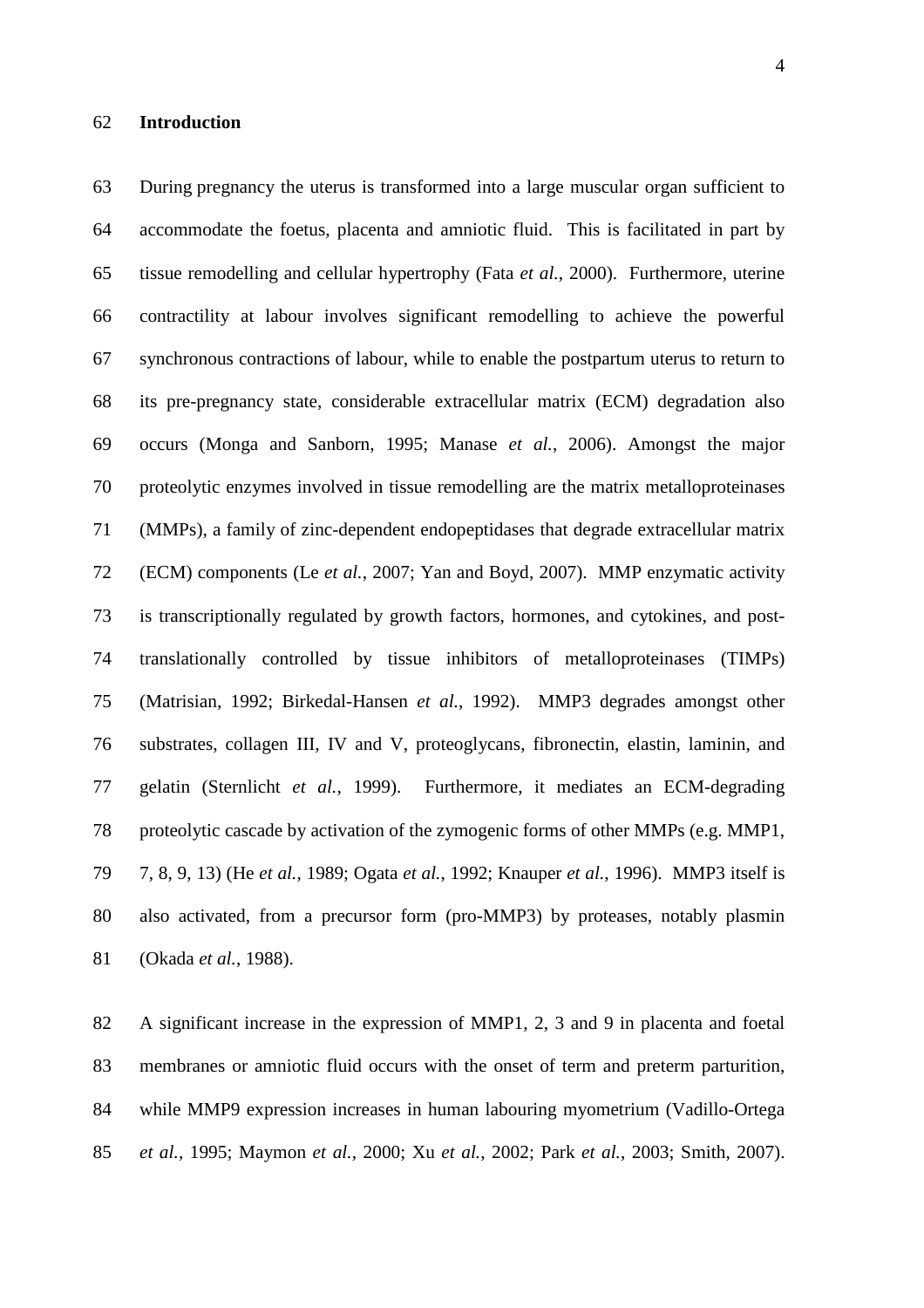During pregnancy, uterine collagen content increases ~10-fold in various mammalian species (Woessner and Brewer, 1963). After delivery, this collagen content rapidly decreases due to extracellular degradation by activated collagenases (MMP7 and 13), an important process of post-partum uterine involution (Shimizu and Maekawa, 1983). MMP3 expression has been demonstrated in human perivascular tissue within the uterus, myometrium, and in myometrial smooth muscle cells (Dou *et al.*, 1997; Huppertz *et al.*, 1998; Ma and Chegini, 1999). *Mmp3* mRNA expression was found to be down-regulated in mouse myometrium during pregnancy, and up-regulated 24 hours postpartum (Salomonis *et al.*, 2005), while *Mmp3* mRNA increased during late pregnancy in rat uterine artery (Kelly *et al.*, 2003).

 Integrins are divalent cation-dependent heterodimeric, transmembrane receptors that mediate cell attachment to the ECM and signal transduction from the ECM to the cell. 98 They are composed of  $\alpha$  and  $\beta$  subunits, their substrate specificity being determined 99 by the composition of these various  $\alpha$  and  $\beta$  subunits (Reddy and Mangale, 2003). 100 The  $\alpha$ 5 and  $\beta$ 1 integrin subunits partner to form the major fibronectin receptor (Reddy and Mangale, 2003; Robinson *et al.*, 2003). The actin cytoskeleton of the myometrial smooth muscle cell is connected to the ECM at membrane-associated dense plaques or 'focal adhesions' (Macphee and Lye, 2000). Focal adhesions consist of clusters of integrins that mediate interactions between the extra- and intra-cellular environments. The cytoplasmic regions of integrins connect with actin cytoskeletal elements and signalling components such as focal adhesion kinase (FAK), while the extracellular regions connect to specific extracellular matrix molecules such as fibronectin (Breuiller-Fouche and Germain, 2006). At the end of pregnancy progesterone withdrawal increases the attachment of myometrial smooth muscle cells to the ECM, through integrins at the focal adhesion (Lye *et al.*, 2001). This activates mitogen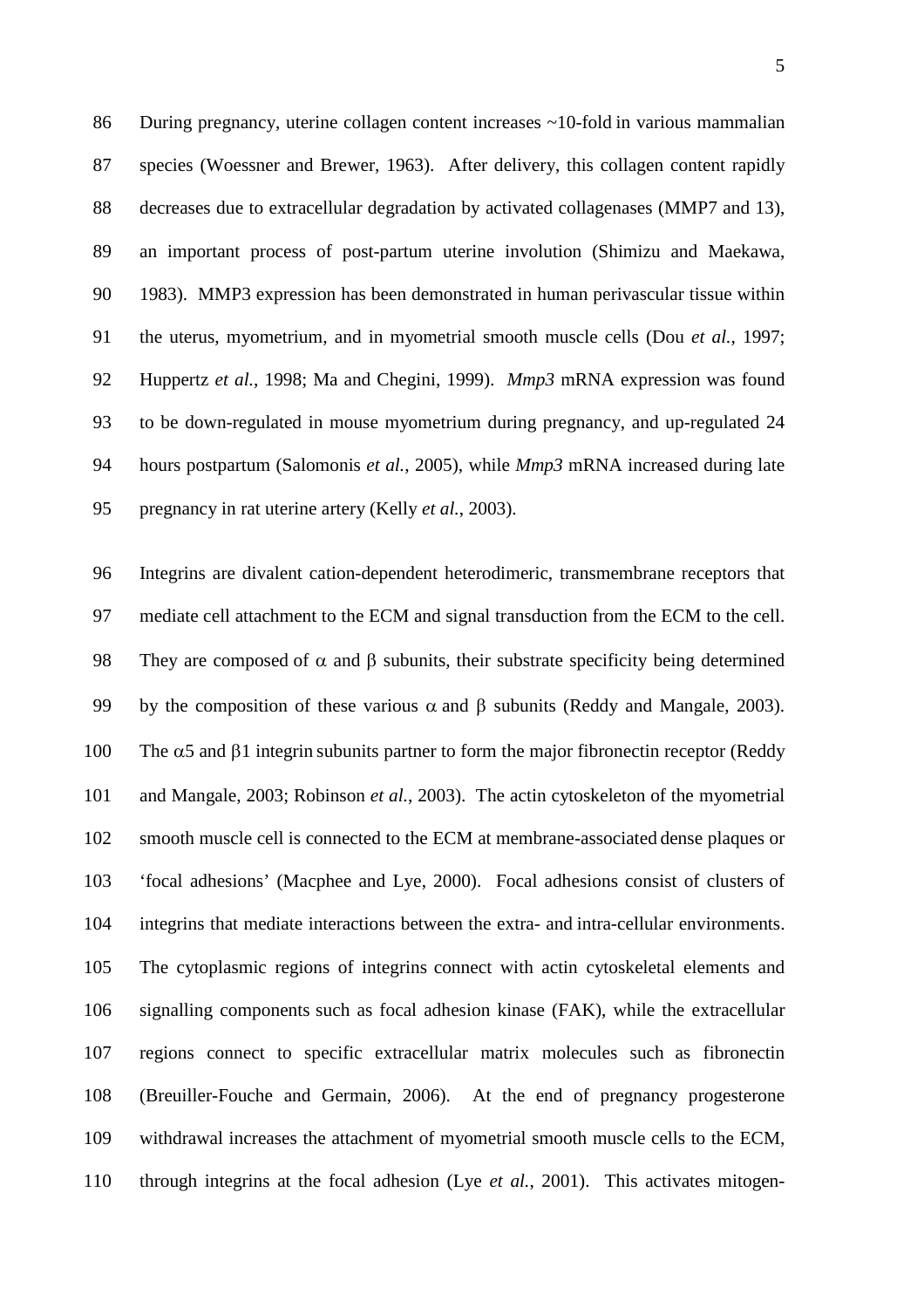associated protein kinase, thus increasing contractility (Loudon *et al.*, 2004). It is 112 reported that expression of the  $\alpha$ 5 $\beta$ 1 integrin substrate fibronectin is increased during pregnancy up to labour and fibronectin is deposited around smooth muscle cells in myometrium during late pregnancy (Nishinaka and Fukuda, 1991; Stewart *et al.*, 1995; Shynlova *et al.*, 2004; Williams *et al.*, 2005). In rat myometrium *tga5* mRNA expression also increased throughout pregnancy, while a decrease in expression was noted after labour, which further decreased postpartum (Williams *et al.*, 2005). GA5 expression has been observed in non-pregnant human myometrium (Taylor *et al.*, 1996). However, to date, no data have been reported on the expression of ITGA5 in human myometrium, during pregnancy and at labour.

121 We therefore investigated the expression of MMP3 and ITGA5 mRNA and protein in human pregnant myometrium at term and during labour, utilising RT-PCR and western blot technologies.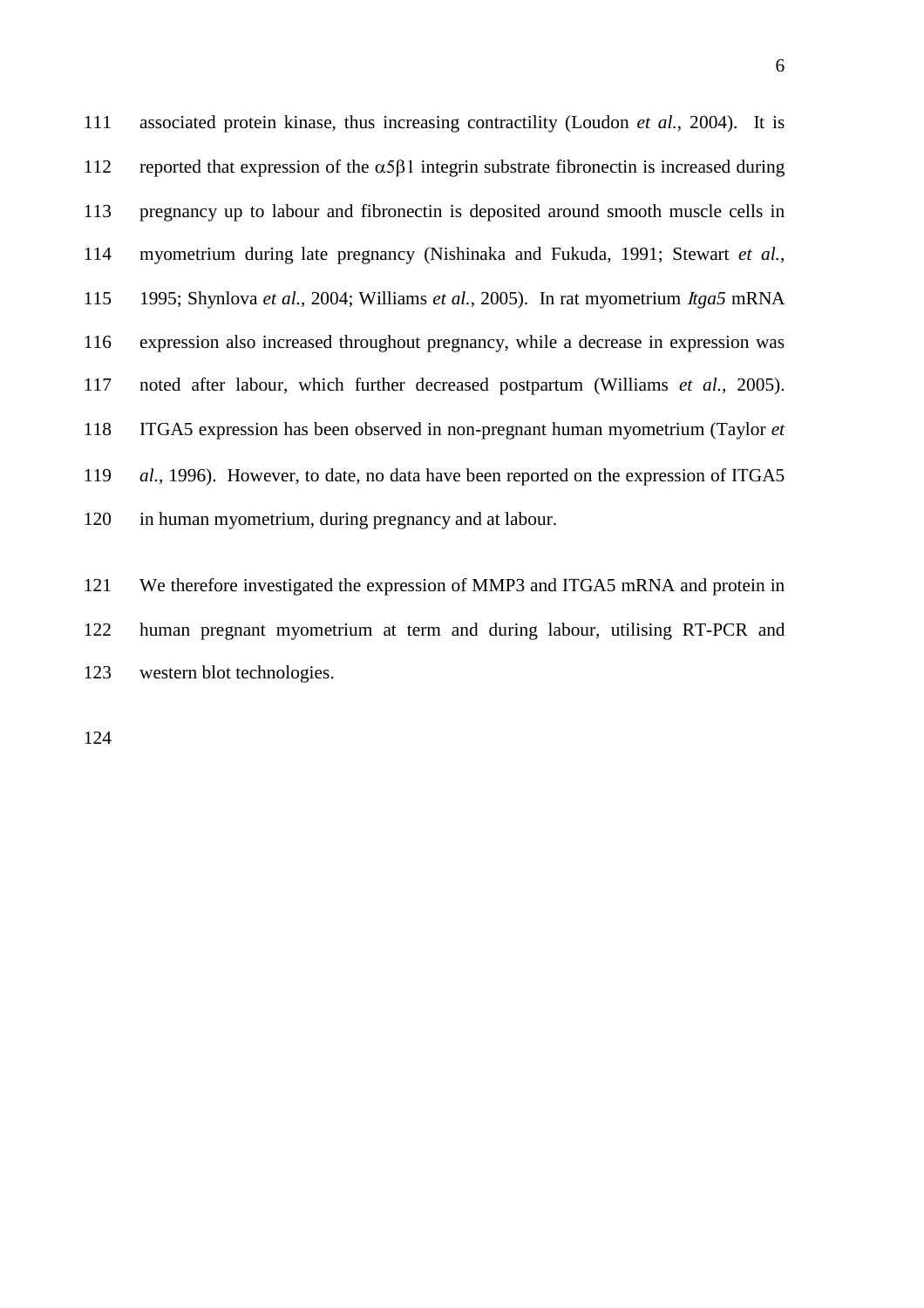#### **Materials and Methods**

## *Patient Recruitment and Tissue Collection*

 Patient recruitment took place in the Department of Obstetrics and Gynaecology, University College Hospital Galway (UCHG), Ireland. The study was approved by the Research Ethics committee, UCHG, and recruitment was carried out by provision of information sheets and obtaining written informed consent. Biopsies of myometrium were excised from the midline of the upper lip of the uterine incision, during elective (pregnant non-labouring, PNL) and intrapartum (pregnant labouring, PL) caesarean section. The criteria for inclusion in the intrapartum group were regular spontaneous uterine contractions, effacement of the cervix, and cervical dilatation >3cm prior to caesarean section. Women with malignant conditions, and those receiving exogenous hormone therapy (e.g. progestagens), were excluded from the study. Immediately upon removal, biopsies were rinsed in sterile saline, snap 138 frozen in liquid nitrogen and stored at  $-80^{\circ}$ C until RNA or protein isolation.

#### *Cell culture*

 Primary uterine smooth muscle cells were obtained from Cambrex, Biowhittaker, UK, and cultured in medium 231 (Cascade Biologics, Inc. Mansfield, Nottinghamshire, NG12 5BR, UK).

## *RNA Extraction*

 Total RNA was isolated from human myometrium using TRIzol reagent (Life Technologies Ltd., Paisley, UK) (Chomczynski, 1993). Total RNA was isolated from the uterine smooth muscle cells using the RNeasy mini RNA isolation kit (Qiagen, 147 Crawley, West Sussex, UK). RNA samples were DNase-treated with DNA-free<sup>TM</sup> DNA removal kit (Ambion, Spitfire Close, Huntingdon, Cambridgeshire, UK). RNA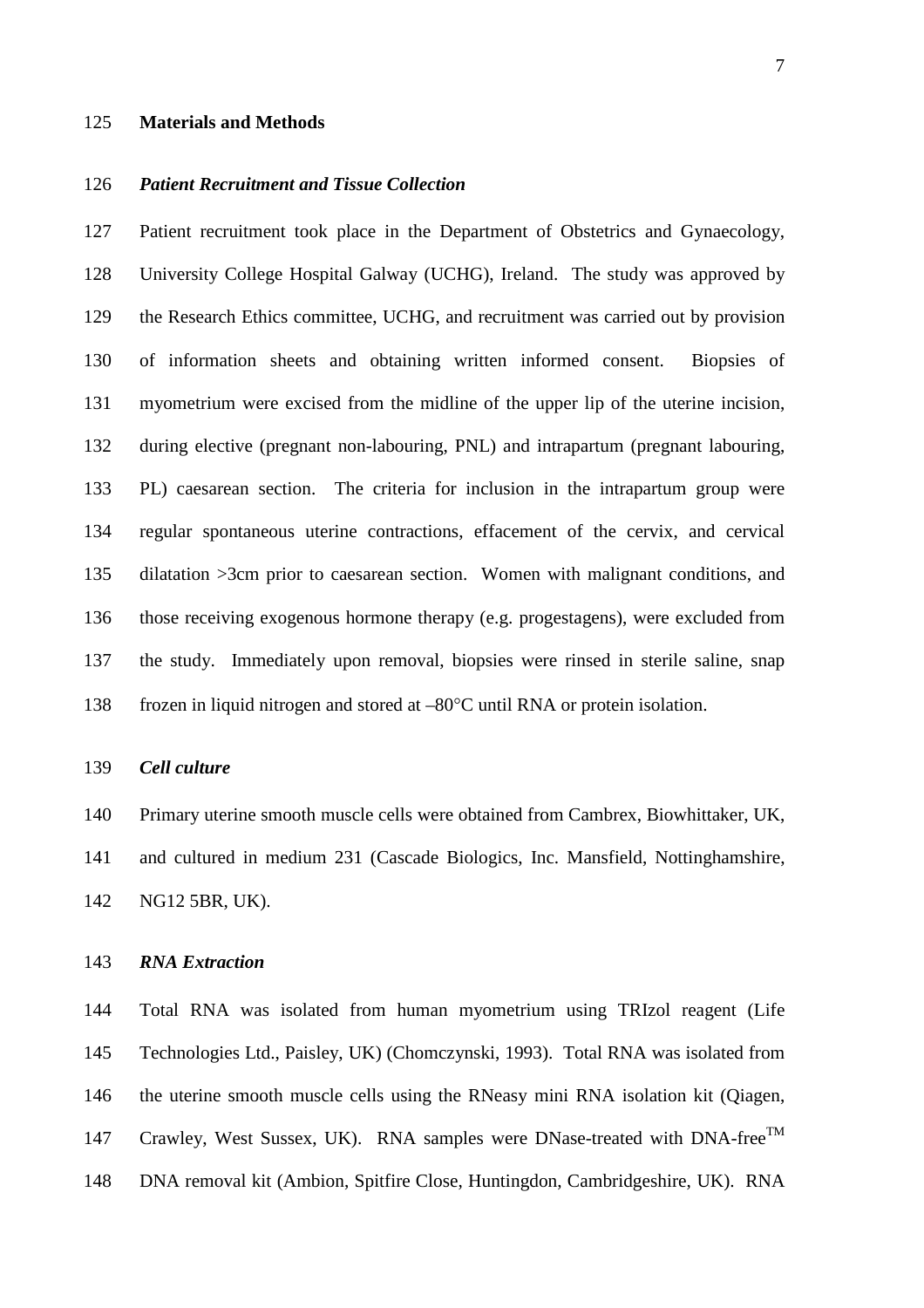concentration was determined with the Nanodrop (Nanodrop Technologies, Wilmington, USA).

#### *Reverse Transcription*

152 Reverse transcription was performed on RNA (500ng) at 42<sup>o</sup>C for 60 minutes in a 153 reaction volume of 20 ul containing the following: oligo dT primer (500ng), Moloney murine leukaemia virus (M-MLV) reverse transcription buffer (Promega, Southampton Science Park, Southampton, UK), dNTPs (0.2mM) (Promega, UK) and 200U M-MLV reverse transcriptase (Promega, UK). Control RNA samples, in which no reverse transcriptase was added, were included to confirm that no genomic DNA contamination was present.

*PCR*

161 1ul of the 20ul RT reaction was then used in the subsequent PCR. PCR was 162 performed in a final volume of 50 $\mu$ l 1.25U Taq DNA polymerase (Bioline Ltd. 163 London, UK), 0.2mM dNTPs and 0.2 $\mu$ M of each sense and antisense primer. cDNA 164 amplification was carried out by an initial denaturation step of 5 minutes at  $95^{\circ}$ C 165 followed by 28-40 cycles of denaturation at 94 $\rm ^{\circ}C$  for 1 min, annealing at 55-60 $\rm ^{\circ}C$  for 166 1min and elongation at 72 $^{\circ}$ C for 30s-1 min, followed by a final extension step at 72 $^{\circ}$ C 167 for 10 minutes.  $10\mu$  of each PCR product was then separated by gel electrophoresis on 1.5-2% agarose gels alongside the 100bp DNA molecular weight ladder (Promega, UK) for sizing. The sequences of the PCR oligonucleotide primers were: *ITGA5* Sense 5'-CCC AGA CTT CTT TGG CTC TG-3' Antisense 5'-GCA AGA TCT GAG CCT TGT CC-3' Accession NM\_002205

*MMP3* Sense 5'-CCT GCT TTG TCC TTT GAT GC-3'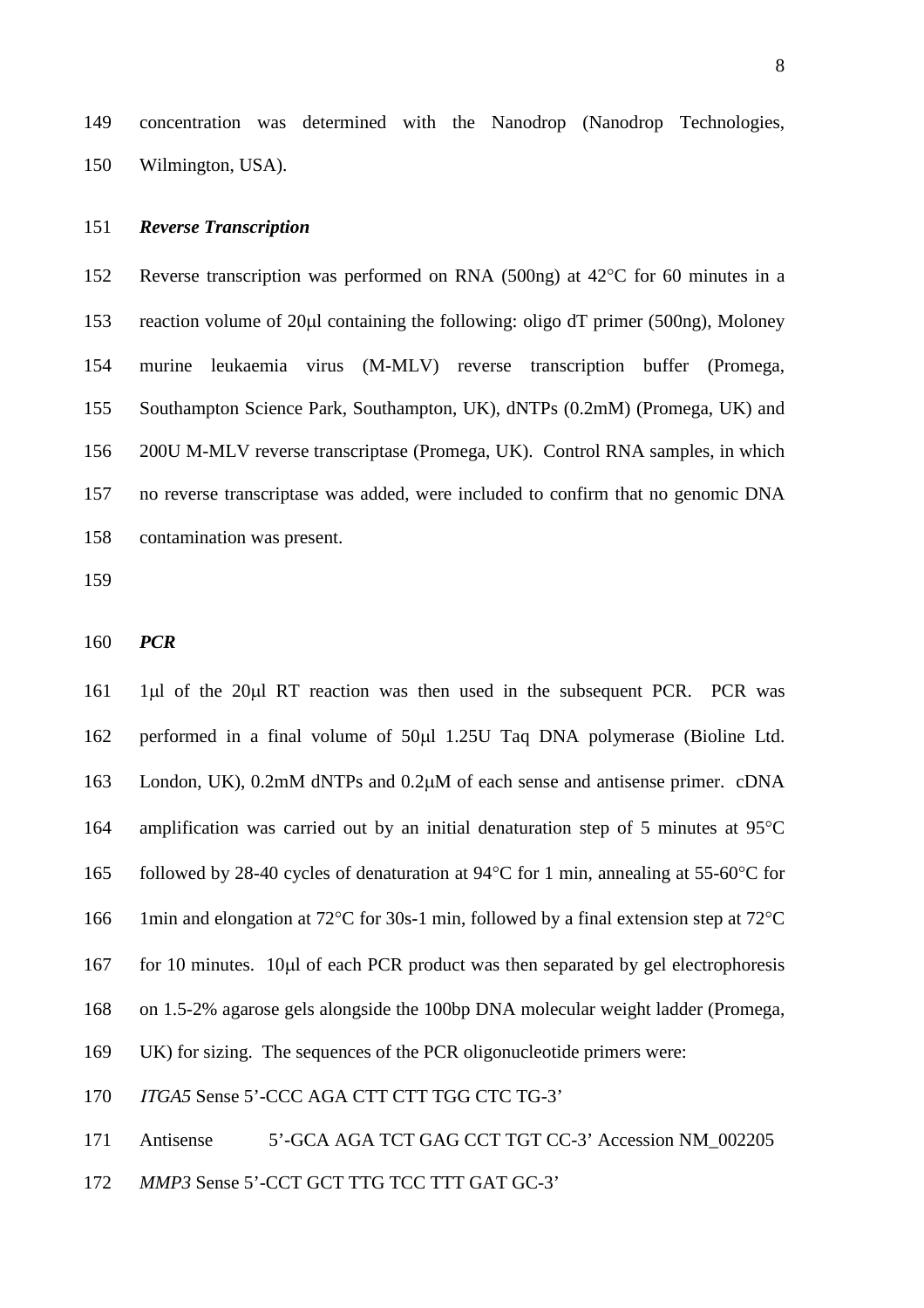*ACTB* Sense 5'-CAA CTC CAT CAT GAA GTG TGA-3'

Antisense 5'-GCC ATG CCA ATC TCA TC-3' (Accession M10277)

## *Real-time fluorescence PCR using ABI Prism 7000 technology*

 Real-time PCR was performed on a 1/125 dilution of each the 6 PNL and 6 PL myometrial cDNA in triplicate for each transcript, using the Applied Biosystems ABI Prism 7000 sequence Detection System (ABI, Foster City, USA). The PCR reactions were performed in a final volume of 25 μl containing 12.5 μl Sybr Green PCR Master Mix (ABI, USA), 5 μl diluted cDNA and 0.4 μM of each sense and antisense primer. The final volume of 25 μl was achieved using PCR grade water (Sigma-Aldrich, 184 Dublin, Ireland). cDNA amplification was performed by an initial step of  $50^{\circ}$ C for 2 185 minutes an initial denaturation step at  $95^{\circ}$ C for 10 minutes, followed by 40 cycles of 186 denaturation at 95 $\degree$ C for 15 seconds, annealing at 60 $\degree$ C and elongation at 72 $\degree$ C for 30 seconds each. Fluorescence data was acquired at the end of each PCR cycle. Melting 188 curve analysis was performed by an initial denaturation step of  $95^{\circ}$ C for 15 seconds, 189 cooling to  $60^{\circ}$ C for 10 seconds, and  $95^{\circ}$ C for 15 seconds. Fluorescence was measured continually during the melting curve cycle.

 The mean Cycle threshold (Ct) of each gene for every patient (performed in triplicate) for the respective reactions from their standard curves were normalised to the 193 corresponding mean Ct value of the house keeping gene,  $\beta$ -Actin (*ACTB*). The normalised Cts of the 6 PL and the 6 PNL myometrial tissue types (PL v PNL) were then averaged and the values obtained compared using the statistical analysis tool, the 196 independent samples *t* test. Results were expressed as mean normalised Ct units  $\pm$  the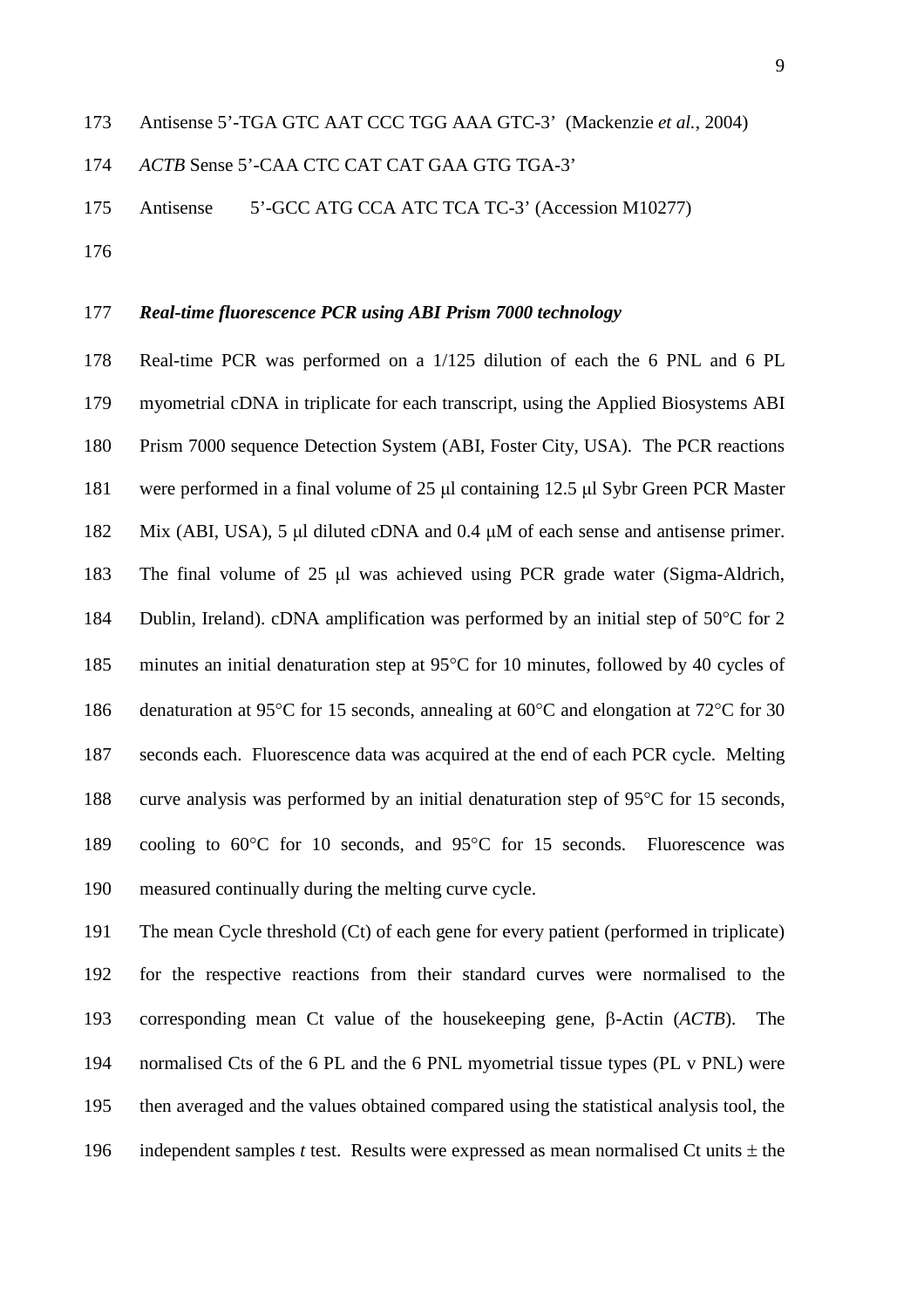197 standard error of the mean (SEM). A  $P$  value of  $\lt$  0.05 was considered to be statistically significant. Relative fold changes were then calculated using the difference in the Ct values (x) between the pregnant at-term and the labouring 200 myometrium for each transcript, Relative fold change= $2<sup>x</sup>$ . All statistical analysis was performed using the SPSS statistical package (Statistical Package for the Social Sciences, v.11, SPSS Inc., Chicago, IL, USA). The sequences of the real-time PCR oligonucleotide primers were: *MMP3* Sense 5' AGC AAG GAC CTC GTT TTC ATT-3',

- 
- Antisense 5'-GTC AAT CCC TGG AAA GTC TTC A-3' (Ramon *et al.*, 2005)
- *ITGA5* Sense 5'-GTC GGG GGC TTC AAC TTA GAC-3'
- Antisense 5'-CCT GGC TGG CTG GTA TTA GC (Wang and Seed, 2003)
- *ACTB* Sense 5'-GGG CAT GGG TCA GAA GGA TT-3',
- Antisense 5'-AGT TGG TGA CGA TGC CGT G-3' Accession M10277
- 

## *Protein isolation*

 Human myometrial tissue or human primary uterine smooth muscle cells were homogenized in Protein lysis buffer: 50mM Tris pH 7.4, 100mM NaCl, 5mM MgCl2, 214 0.1% Triton X-100, 10% glycerol with inhibitors (10  $\mu$ g/ml leupeptin, 10  $\mu$ g/ml aprotinin, 1 mM PMSF) ice-cold buffer (Sigma-Aldrich, Ireland). Cellular debris was 216 removed by centrifugation at  $10,000 \times g$ ,  $4^{\circ}$ C for 15 minutes. The resultant supernatant was used for Western blot analysis. Protein concentrations were determined using the Pierce BCA protein assay reagent kit (Promega, UK) as per the manufacturer's protocol, with bovine serum albumin as a standard.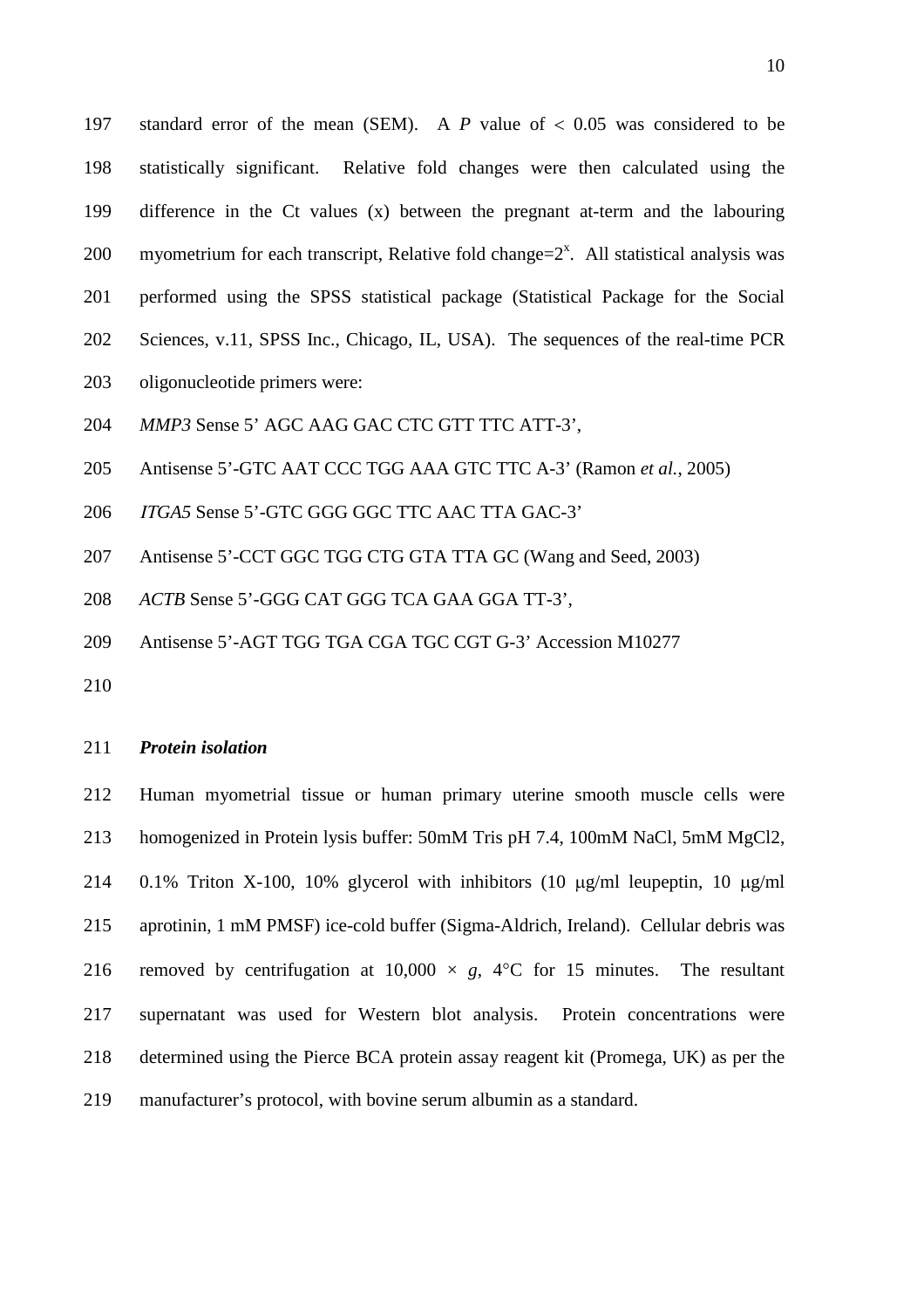Protein samples (30 μg) were resolved by electrophoresis on 7.5-12% SDS polyacrylamide gel electropheresis gels (Bio-Rad Labarotories Hercules, USA) and electroblotted. Membranes were blocked with phosphate- buffered saline (PBS) containing 0.05% Tween 20 (Sigma-Aldrich, Ireland) and 5% low-fat milk powder (Dawn Dairies, Westmeath, Ireland). Blots were either incubated for 60 minutes at room temperature with a or with a 1:10,000 dilution of ACTB clone number AC-15 mouse polyclonal IgG anti-human primary antibody (Sigma-Aldrich, Ireland) or 1:1,000 dilution of primary mouse anti-human MMP3 monoclonal antibody (ab17790-Abcam, Cambridge Science Park, Cambridge, UK) or 230 ITGA5 rabbit anti-human polyclonal antibody (sc-10729, Santa Cruz Biotechnology, Inc, Heidelberg, Germany) (0.1% NaN3) in 1XPBS containing 3% bovine serum 232 albumin and  $0.03\%$  Tween 20 for 1 hour at room temperature or overnight at  $4^{\circ}$ C. Blots were then washed and incubated for 1 hour at room temperature in a 1:4,000 dilution of a goat anti-mouse horseradish peroxidase-conjugated antibody (sc2005 Santa Cruz Biotechnology, Germany) or a 1:4,000 dilution of a swine anti-rabbit IgG horseradish peroxidase-conjugated antibody (P-0217, DakoCytomation Ltd, Cambridgeshire, UK) containing 1XPBS, 5% low-fat milk powder (Dawn Dairies, Ireland) and 0.05% Tween 20 for 1 hour at room temperature. HRP Bound secondary antibody was detected with HRP substrate using the Pierce West-Pico or the Super Signal West Dura chemiluminescence detectection kits as per the manufacturers' protocols (Promega, UK). The membranes were scanned with the fluorescence imager (FluorchemTM 8900, Alpha Innotech Corporation, San Leandro, California, USA) and AlphaEaseFC software was used to detect the signal, the image was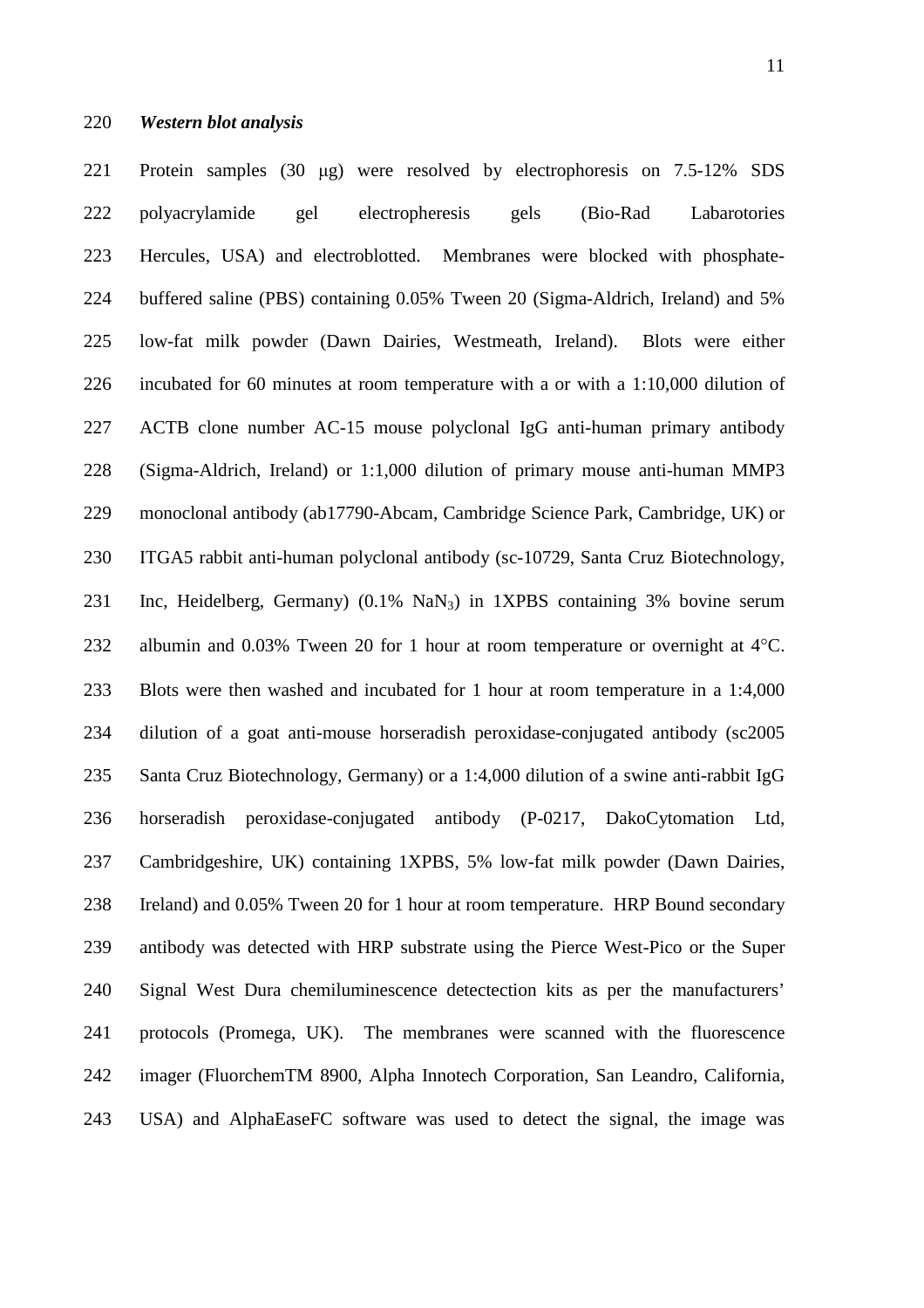244 processed and protein expression levels were determined by densitometric analysis 245 compared to ACTB levels.

## 246 *Protein statistical analysis*

247 Densitometric values for ITGA5, MMP3 were determined, averaged and normalised 248 to the corresponding ACTB values and were expressed as normalised mean 249 densitometric units  $\pm$  SEM. Independent samples t-tests were performed on the data 250 using the statistical package SPSS for Windows version 14 (SPSS Inc., USA). A *P* 251 value  $< 0.05$  was considered to be statistically significant.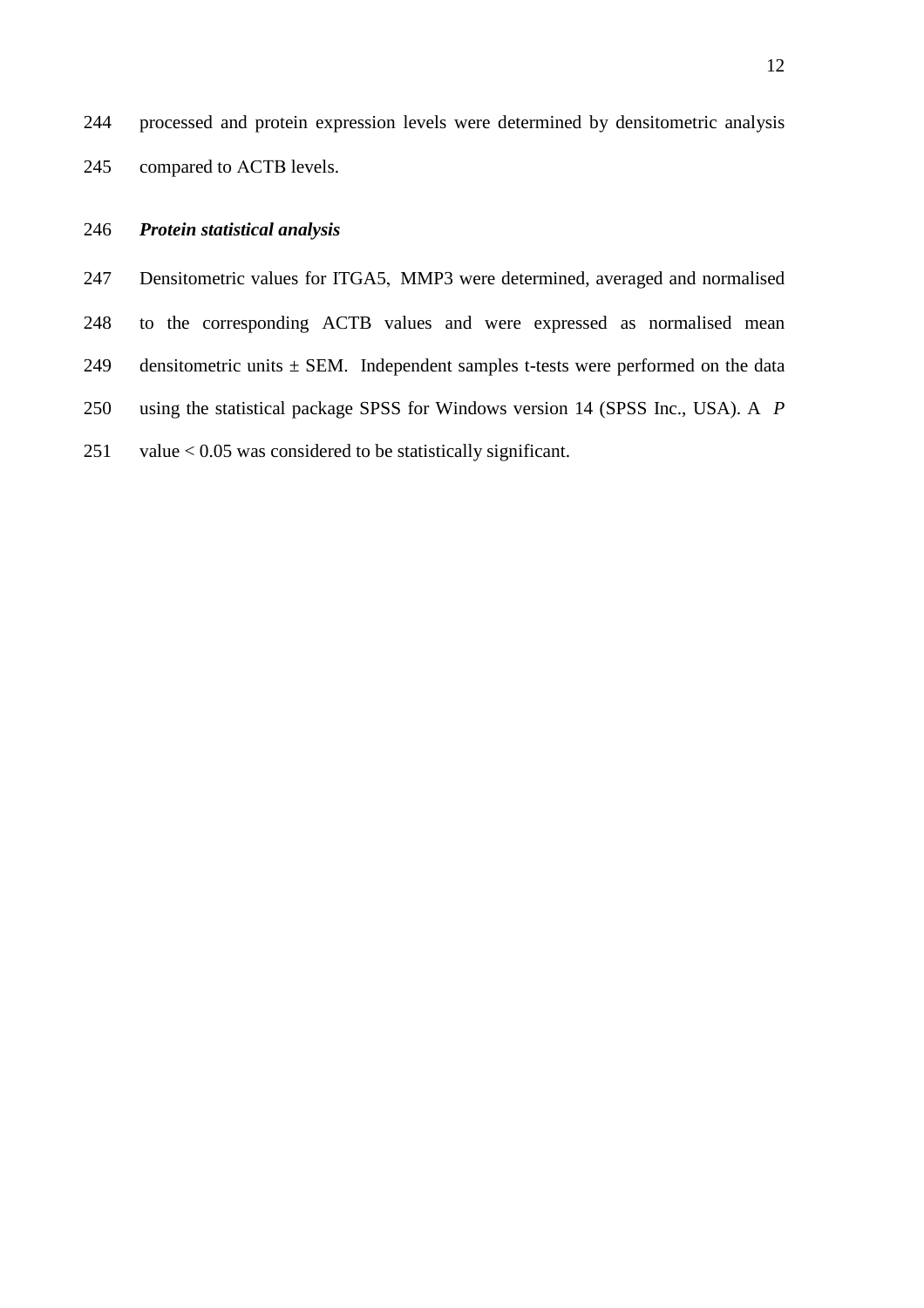#### **Results**

## *Tissue Samples for mRNA Expression*

254 Biopsies of myometrium were obtained at the time of elective (PNL)  $(n = 6)$  and 255 intrapartum (PL)  $(n = 6)$  caesarean section. The reasons for elective caesarean section 256 included previous caesarean section  $(n = 5)$  and placenta praevia  $(n = 1)$ . The reasons for emergency caesarean section were face presentation (*n* = 3), suspected foetal 258 distress  $(n = 2)$  and previous classical caesarean section  $(n = 1)$ . The mean age of the women was 34.83 years (range, 29–41), 2 were primagravida and 11 were multigravida. All women were delivered between 37 and 42 weeks' gestation. There was no significant difference between those undergoing elective or emergency caesarean section in terms of age, gestation or parity. The non-pregnant biopsy was taken from taken from the body of the uterus of a woman undergoing a hysterectomy for menorrhagia (aged 45).

## *Tissue samples for protein expression*

266 Biopsies of myometrium during pregnancy were obtained at elective  $(n = 3)$  and 267 intrapartum  $(n = 3)$  caesarean section. The reasons for elective caesarean section 268 included maternal request  $(n = 1)$  and previous caesarean section  $(n = 2)$ . The reasons 269 for emergency caesarean delivery were foetal distress  $(n = 1)$ , failed induction  $(n = 1)$ 270 and failure to progress  $(n = 1)$ . The mean age of the women was 35.5 years (range, 30-41), 3 were primagravida and 3 were multigravida. All women were delivered between 39 and 40 weeks' gestation.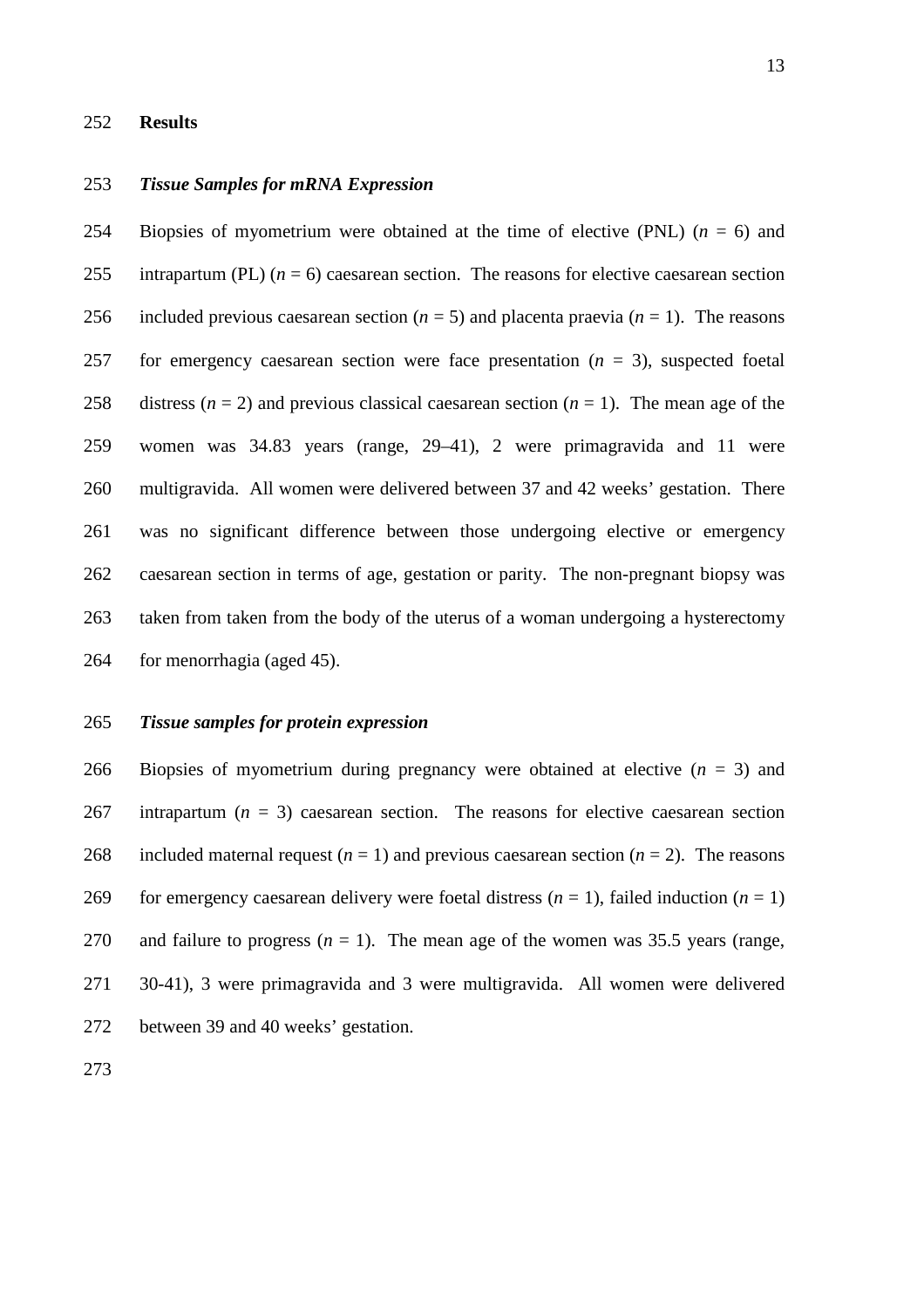#### *RT-PCR*

275 RT-PCR analysis using DNA-free<sup>™</sup> treated RNA demonstrated expression of *MMP3*  both in non-labouring and labouring human myometrium, where *MMP3* expression increased at labour (Figure 1a). RT-PCR analysis demonstrated expression of *ITGA5* in non-pregnant, pregnant non-labouring and labouring human myometrium (Figure 1b). The absence of transcripts in reverse transcriptase negative reactions (RT-) confirmed that all products were RNA derived and not generated from contaminating genomic DNA. In order to determine cellular expression, RT-PCR analysis was also 282 performed using DNA-free<sup> $TM$ </sup> treated RNA from primary human uterine smooth muscle cells (passage 6). The expression of both *MMP3* and *ITGA5* mRNAs was evident in the uterine smooth muscle cells (Figure 2a and b).

## *Real-Time Fluorescence RT-PCR*

 Relative quantitative expression analysis was performed on human myometrium from pregnant non-labouring and labouring biopsies by real-time RT-PCR. In order to minimise any undue experimental error from sources such as pipetting inaccuracies, analyses of each gene was performed in triplicate. All labouring and non-labouring myometrial biopsies demonstrated expression of *MMP3*, *ITGA5* and *ACTB* mRNA. RT-PCR product specificity was confirmed using melting curve analysis. Amplification curve crossing points were determined for each gene generated within 294 the initial phase of exponential amplification, per  $0.5 \mu$ g total RNA in the tissues studied. *ACTB* expression showed no significant difference between the different tissue types. The mean Ct values for each candidate gene were compared to the corresponding mean *ACTB* value. The mean Ct value of each gene for each patient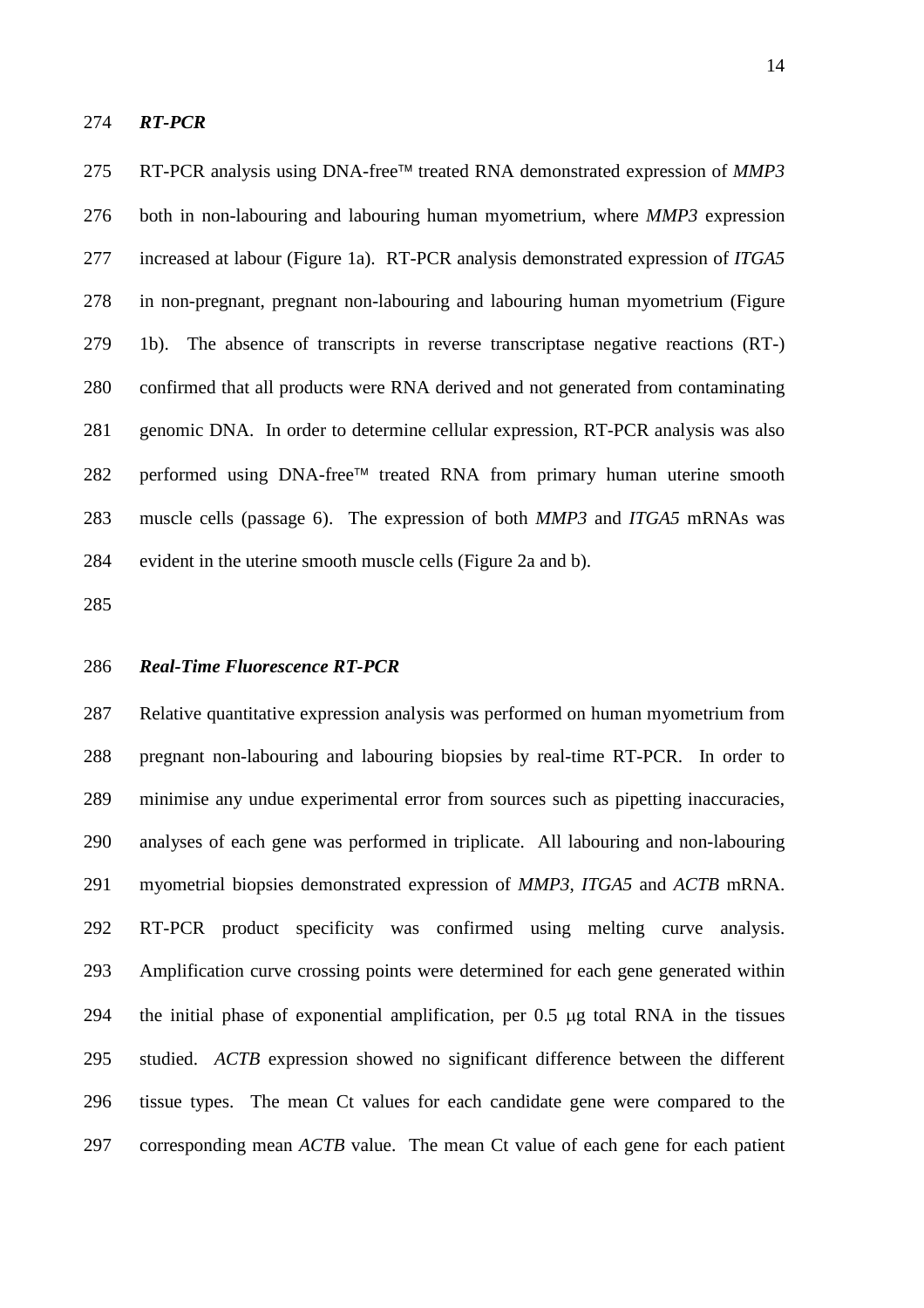(PCRs were performed in triplicate) at the different pregnancy stage was normalised to that of the corresponding mean *ACTB* Ct value, and the resultant values averaged. 300 These values, *MMP3* mean normalised Ct values (per 0.5  $\mu$ g total RNA)  $\pm$  SEM were: 301 PL  $(n = 6)$  31.8582  $\pm$  1.08840; PNL  $(n = 6)$  37.2167  $\pm$  0.58237,  $P = 0.001$ . These data are graphically represented in Figure 3a. The relative fold change was calculated from the difference in the mean normalised Ct values (x) between the pregnant 304 labouring and non-labouring myometrium, Relative fold change= $2^x$  i.e. 37.2167-305 31.8582,  $2^{5.3585}$ . This resulted in a 41-fold up-regulation of *MMP3* mRNA expression

- 306 at labour  $(P = 0.001)$  (Figure 3b).
- 

308 The *ITGA5* mean normalised Ct values (per 0.5 µg total RNA)  $\pm$  SEM were: PL (*n* = 6) 28.9333 ± 0.307; PNL (*n* = 6) 26.9367 ± 0.22658, *P* < 0.001. These data are graphically represented in Figure 4a. A statistically significant 4-fold down- regulation in *ITGA5* mRNA expression at labour was calculated from the difference in 312 the Ct values (x) between the pregnant labouring and non-labouring myometrium ( $P <$ 0.001) (Figure 4b).

## *Western Blot Analysis*

 Western blotting demonstrated the expression of MMP3 and ITGA5 in non-labouring and labouring human myometrium and alterations in the levels of these proteins in myometrium at labour in comparison to the ACTB control (Figures 5 and 6). A single band of approximately 60 kDa was observed with the MMP3 antibody (which can detect both the pro- and active forms of MMP3), this corresponds to the size of the previously observed 59 kDa pro-MMP3 protein (Figure 5a) (Watari *et al.*, 1999; Mackenzie *et al.*, 2004). A single band of approximately 150 kDa was demonstrated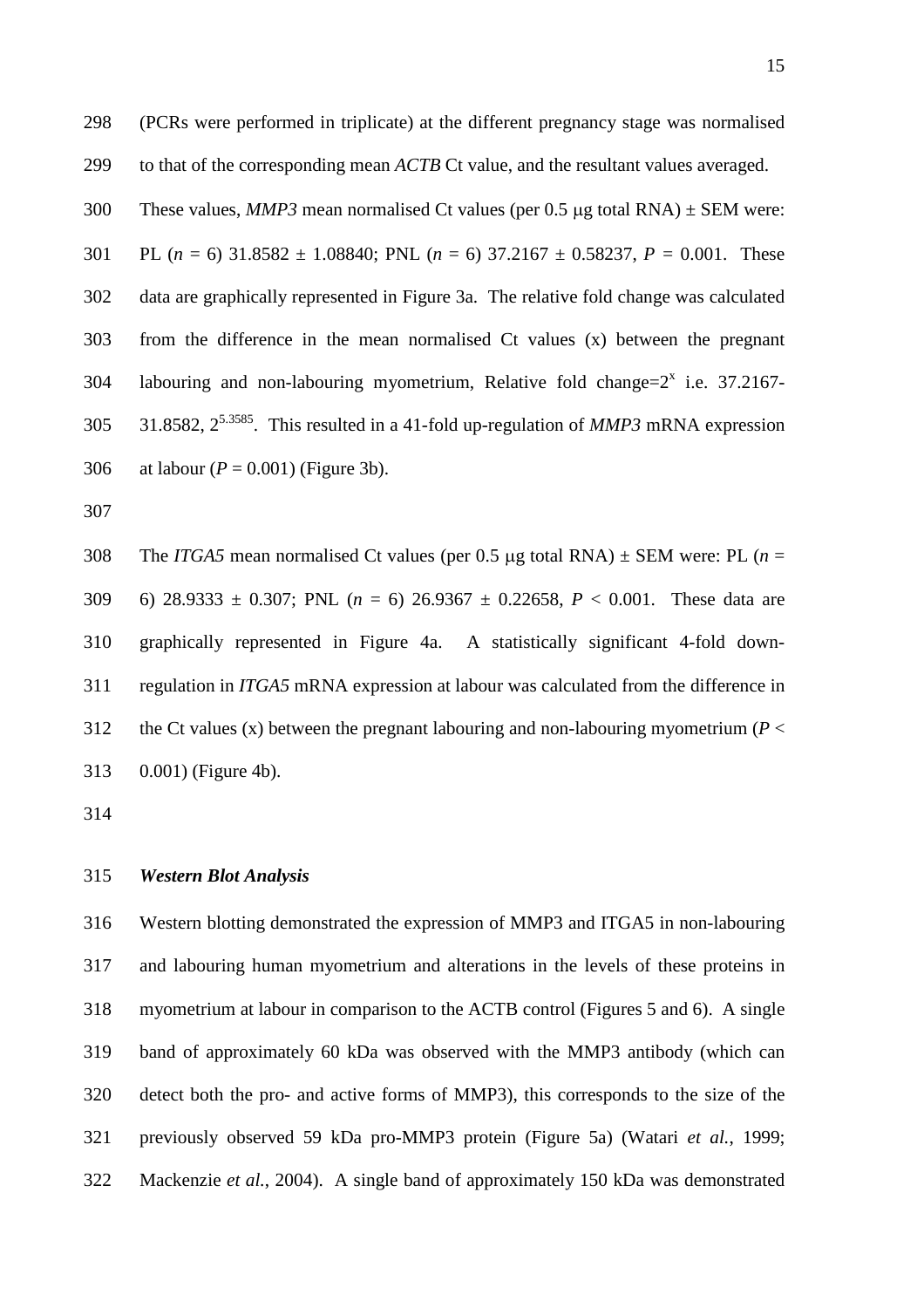for  $\alpha$ 5 integrin (Figure 6a). An increase in MMP3 protein expression and a decrease 324 in ITGA5 protein expression was observed at labour (Figures 5a and 6a). The ACTB protein levels did not significantly differ amongst the pregnant non-labouring, and pregnant labouring myometrial samples. Quantitative densitometric analysis was performed where protein expression was normalised to ACTB protein from the same 328 blot, PL  $(n = 3)$  and PNL  $(n = 3)$ . The averaged densitometric units normalised to 329 (per 30 µg total protein)  $\pm$  SEM for MMP3 were: PL ( $n = 3$ ) 49.6667  $\pm$  1.76383; PNL 330  $(n = 3)$  38  $\pm$  2.64575,  $P = 0.021$ . A graphical representation of these quantitative data is presented in Figure 5b. Statistical analysis revealed a significant 77% increase in 332 MMP3 protein expression in human myometrial tissues at labour  $(P = 0.021)$ .

334 The averaged densitometric units normalised to ACTB (per 30  $\mu$ g total protein)  $\pm$  SEM for ITGA5 were: PL (*n* = 3) 0.4033 ± 0.09404; PNL (*n* = 3) 0.6413 ± 0.03692, *P*  $336 = 0.067$ . A graphical representation of these quantitative data is presented in Figure 6b. The protein expression level was found to be decreased at labour, by 60%, 338 however, the reduction was found not to be statistically significant  $(P = 0.067)$ .

 Western blotting confirmed expression of MMP3 and ITGA5 in primary human uterine smooth muscle cells (Figure 7a and b). A single band of approximately 60 kDa indicated the presence of pro-MMP3 protein while a faint band of approximately 47 kDa suggested activated MMP3 protein in the smooth muscle cells (Figure 7a) (Galazka *et al.*, 1996). A single band (150 kDa) was evident on the ITGA5 western which indicated the expression of this protein in the uterine smooth muscle cells (Figure 7b).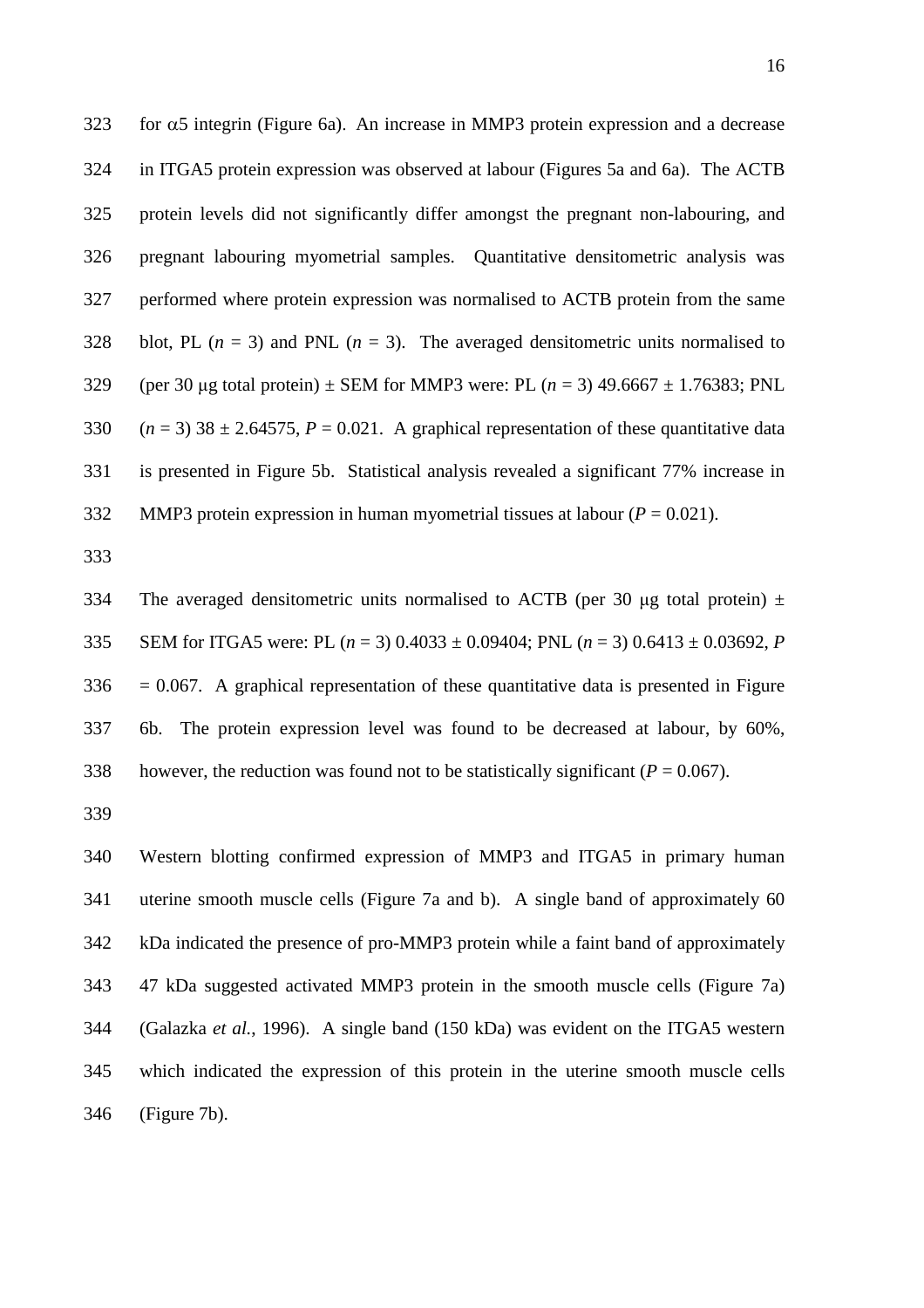#### **Discussion**

 This study investigated the expression of the ECM-related and tissue remodelling 349 molecules, the  $\alpha$ 5 integrin subunit, ITGA5 and the matrix metalloproteinase, MMP3, at the mRNA and protein levels in human myometrium during pregnancy and labour. MMP3 expression was previously observed in non-pregnant human myometrium (Dou *et al.*, 1997); however, this is the first report of its expression in human myometrium during pregnancy and labour and its subsequent up-regulation at labour.

 The expression of *MMP3* mRNA was found to be significantly increased in the human myometrium at labour. A single band of approximately 60 kDa was observed on myometrial tissue western blots, with a monoclonal antibody to both the pro-MMP and the active forms, suggesting that only the non-activated pro-MMP3 form was present. A significant increase in pro-MMP3 protein was also detected at labour. MMP3 mRNA and protein were found to be expressed in human uterine smooth muscle cells, both the pro-MMP3 (60kDa) and a weaker band of the correct size (47 kDa) was also visible on the western blot, suggesting the presence of active MMP3 protein (Galazka *et al.*, 1996). MMPs are induced in tissues that normally undergo extensive remodelling, e.g. the endometrium during the menstrual cycle, the wound environment, and in tissue responses to various inflammatory conditions (Mignatti and Rifkin, 1996; Salamonsen and Woolley, 1996; Hulboy *et al.*, 1997). Certainly substantial remodelling occurs in the myometrial environment, in the lower uterine segment during late pregnancy and labour. The ECM molecules surrounding myometrial smooth muscle cells (SMCs) include structural proteins (fibrillar collagens and elastin), substrate adhesion molecules (fibronectin, laminin, and collagen IV), and proteoglycans (Shynlova *et al.*, 2004), all of which are MMP3 substrates (Sternlicht *et al.*, 1999). The myometrial biopsies utilised in these studies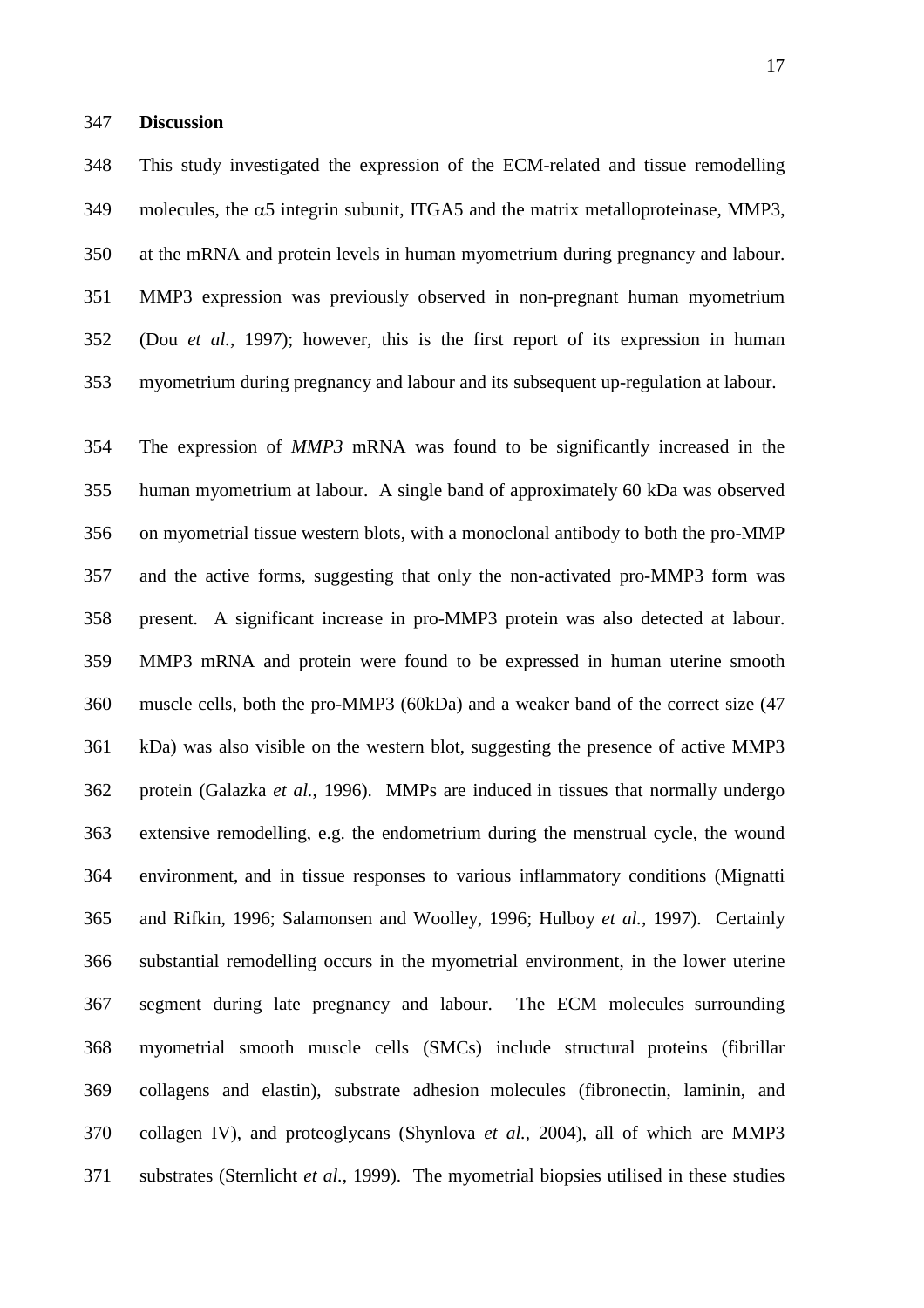were obtained from the lower uterine segment and the increased production of pro- MMP3 at labour suggests a significant role for this metalloproteinase in the adaptation of this region for birth. Another study observed an increase in *Mmp3* gene expression 24 hours postpartum (Salomonis *et al.*, 2005). MMP3 therefore may also play a role in the extensive postpartum remodelling where ECM degradation during involution enables the uterus to return to its pre-pregnancy state. Other MMPs, MMP7 and 9 are previously known to contribute to uterine collagen extracellular degradation at this time (Shimizu and Maekawa, 1983).

 MMP3 also has the ability to activate other MMP enzymes e.g. MMP1, 7, 8, 9 and 13 (some of which play important roles in cervical ripening and placental membrane degradation). This may serve an important function in the overall MMP activation in the myometrium and also perhaps in other uterine or placental tissues. The induction of MMP3 expression at labour, its effects on multiple extracellular matrix components and its role in cascade initiation all suggest a significant role for MMP3 in uterine function during this critical time. Further investigation is necessary to monitor MMP3 expression throughout pregnancy and post-partum and also to study the regulation of its expression and activation whether by prostaglandins, growth factors or cytokines. The activation of other MMPs by MMP3 also merits further investigation.

 Integrins are crucial to the control of cell-ECM interactions where they serve as a link between the ECM and the cytoskeleton. Integrins also contribute to the remodelling of the uterus before parturition. Other investigators have observed an increase in rat ITGA5 thoughout pregnancy and labour which decreases postpartum (Williams *et al.*, 2005). An increase in expression of its substrate, the ECM component fibronectin,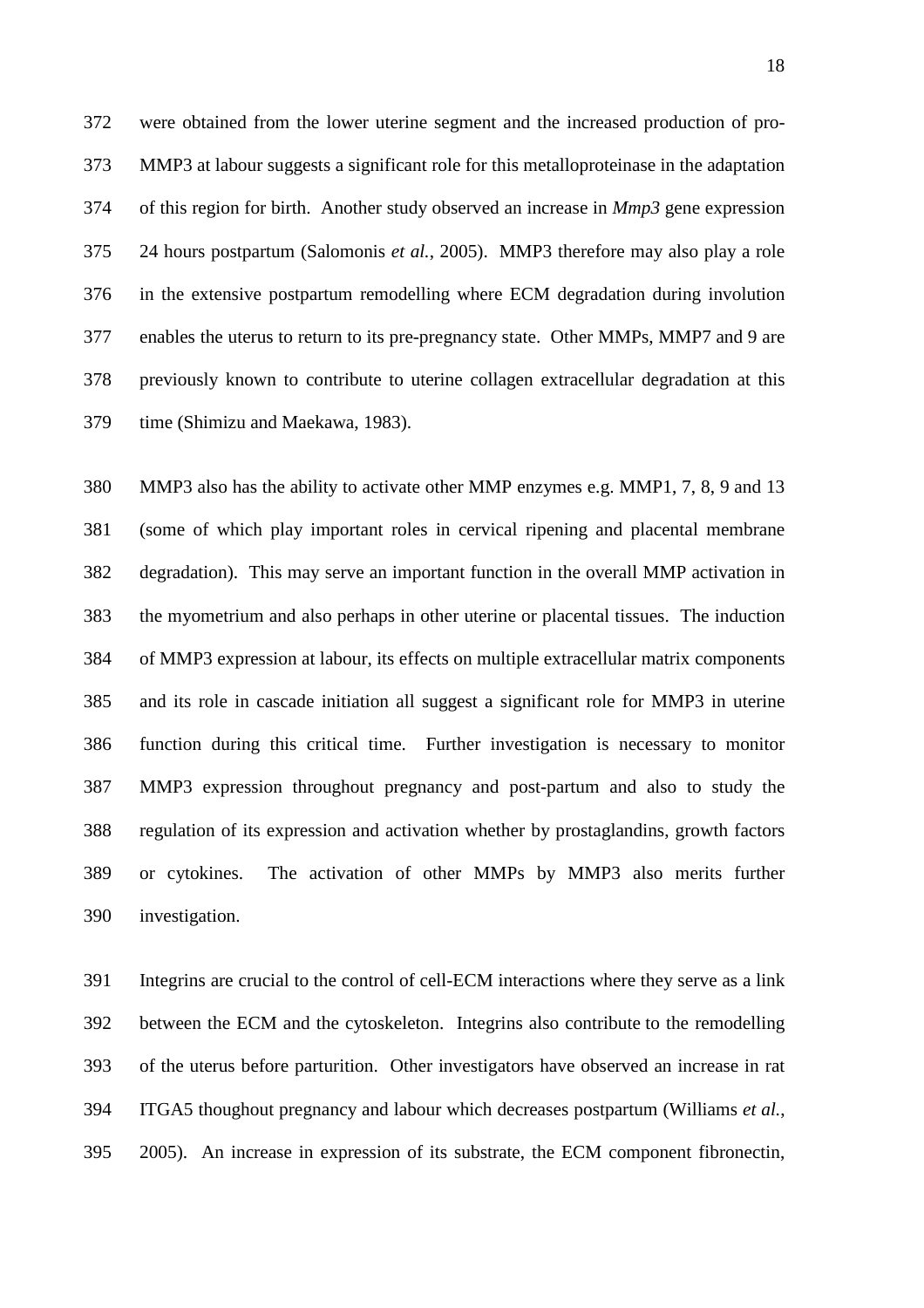was also evident throughout pregnancy (Stewart *et al.*, 1995; Nishinaka and Fukuda, 1991; Shynlova *et al.*, 2004). ITGA5 expression was previously demonstrated in non- pregnant human myometrium (Taylor *et al.*, 1996), though to our knowledge, this is the first study to report the expression of an integrin subunit, specifically ITGA5, in human myometrium during pregnancy and labour, and its subsequent down-regulation at labour.

 Integrins contribute to ECM remodelling during pregnancy to facilitate the constant cell growth, form links between the cell cytoskeleton and the ECM and trigger signalling pathways during pregnancy and labour. The decrease of *ITGA5* mRNA in human myometrium at labour onset suggests its expression levels may be returning to its pre-pregnancy levels, after labour-associated contractility has been activated.

 This report reveals for the first time MMP3 and ITGA5 expression in the human myometrium during pregnancy and labour, and also their differential expression at labour. These data suggests key functions for these ECM related molecules in tissue remodelling in the myometrium, and highlights the importance of ECM organisation in the human uterus during pregnancy and labour.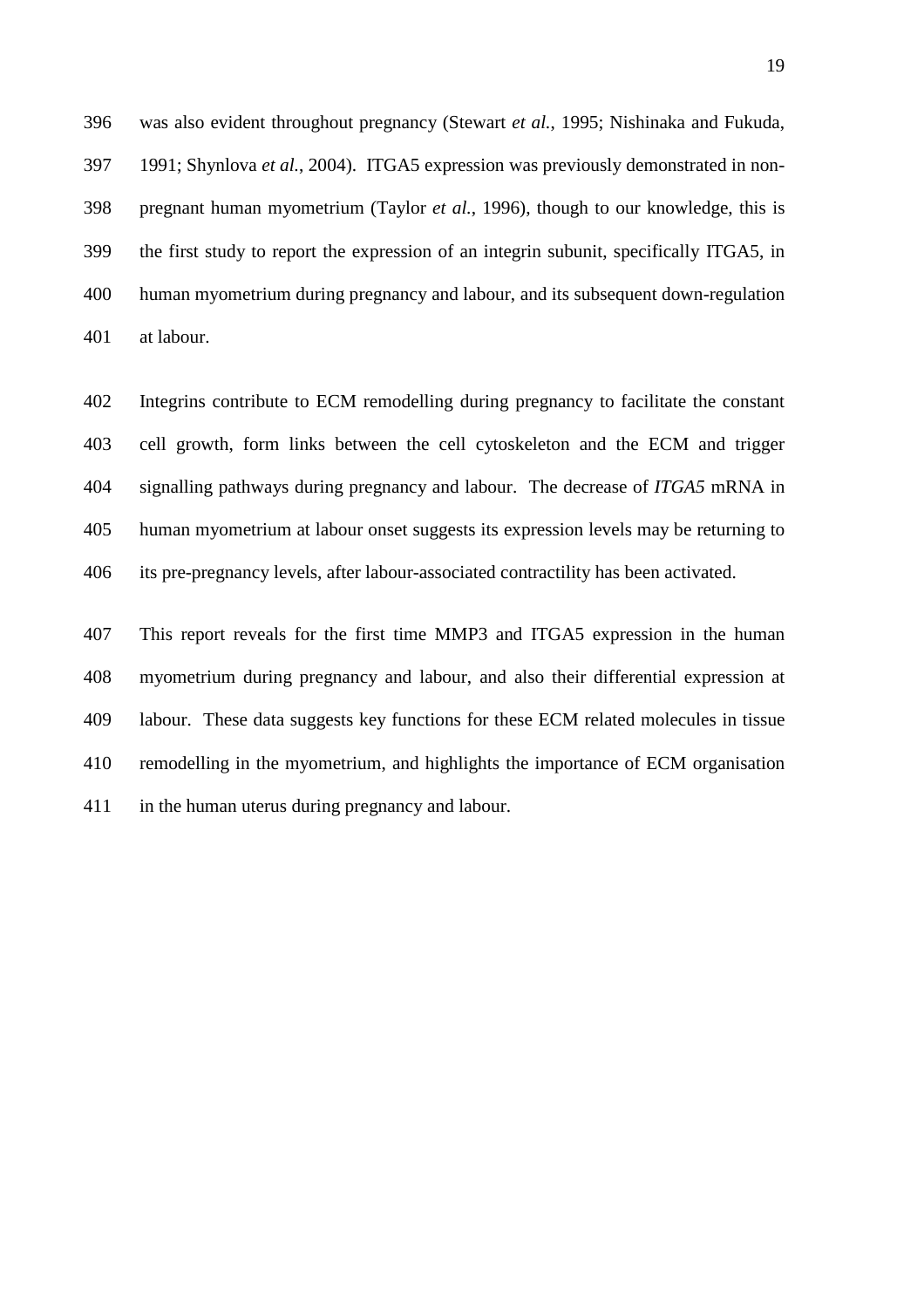# **Acknowledgements**

| 413 | The authors are grateful to the medical and midwifery staff at University College       |
|-----|-----------------------------------------------------------------------------------------|
| 414 | Hospital Galway for their assistance with patient recruitment and tissue collection and |
| 415 | to the research nurse Mary Quinn for help with acquiring patient data. This study was   |
| 416 | funded by the Health Research Board of Ireland and the Higher Education Authority       |
| 417 | of Ireland's Programme for Research in Third Level Institutions (PRTLI).                |
| 418 |                                                                                         |
| 419 |                                                                                         |
| 420 |                                                                                         |
| 421 |                                                                                         |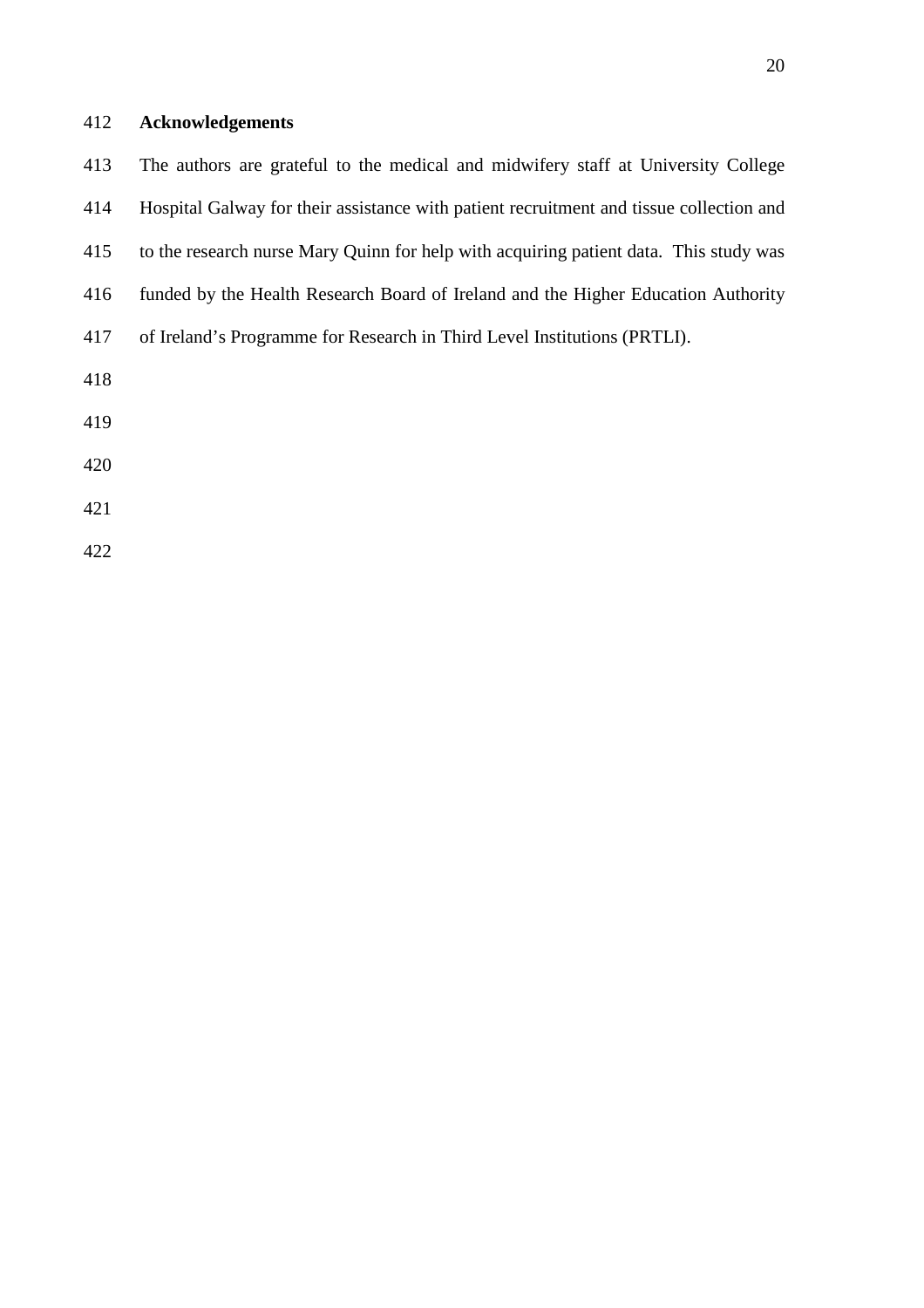### **References**

Birkedal-Hansen H, Lin HY, Birkedal-Hansen B, Windsor LJ and Pierson MC (1992) Degradation of collagen fibrils by live cells: role of expression and activation of procollagenase. Matrix Suppl 1,368-374.

Breuiller-Fouche M and Germain G (2006) Gene and protein expression in the myometrium in pregnancy and labor. Reproduction 131,837-850.

Chomczynski P (1993) A reagent for the single-step simultaneous isolation of RNA, DNA and proteins from cell and tissue samples. Biotechniques 15,532-534, 536-537.

Dou Q, Tarnuzzer RW, Williams RS, Schultz GS and Chegini N (1997) Differential expression of matrix metalloproteinases and their tissue inhibitors in leiomyomata: a mechanism for gonadotrophin releasing hormone agonist-induced tumour regression. Mol Hum Reprod 3,1005-1014.

Fata JE, Ho AT, Leco KJ, Moorehead RA and Khokha R (2000) Cellular turnover and extracellular matrix remodeling in female reproductive tissues: functions of metalloproteinases and their inhibitors. Cell Mol Life Sci 57,77-95.

Galazka G, Windsor LJ, Birkedal-Hansen H and Engler JA (1996) APMA (4 aminophenylmercuric acetate) activation of stromelysin-1 involves protein interactions in addition to those with cysteine-75 in the propeptide. Biochemistry 35,11221-11227.

He CS, Wilhelm SM, Pentland AP, Marmer BL, Grant GA, Eisen AZ and Goldberg GI (1989) Tissue cooperation in a proteolytic cascade activating human interstitial collagenase. Proc Natl Acad Sci U S A 86,2632-2636.

Hulboy DL, Rudolph LA and Matrisian LM (1997) Matrix metalloproteinases as mediators of reproductive function. Mol Hum Reprod 3,27-45.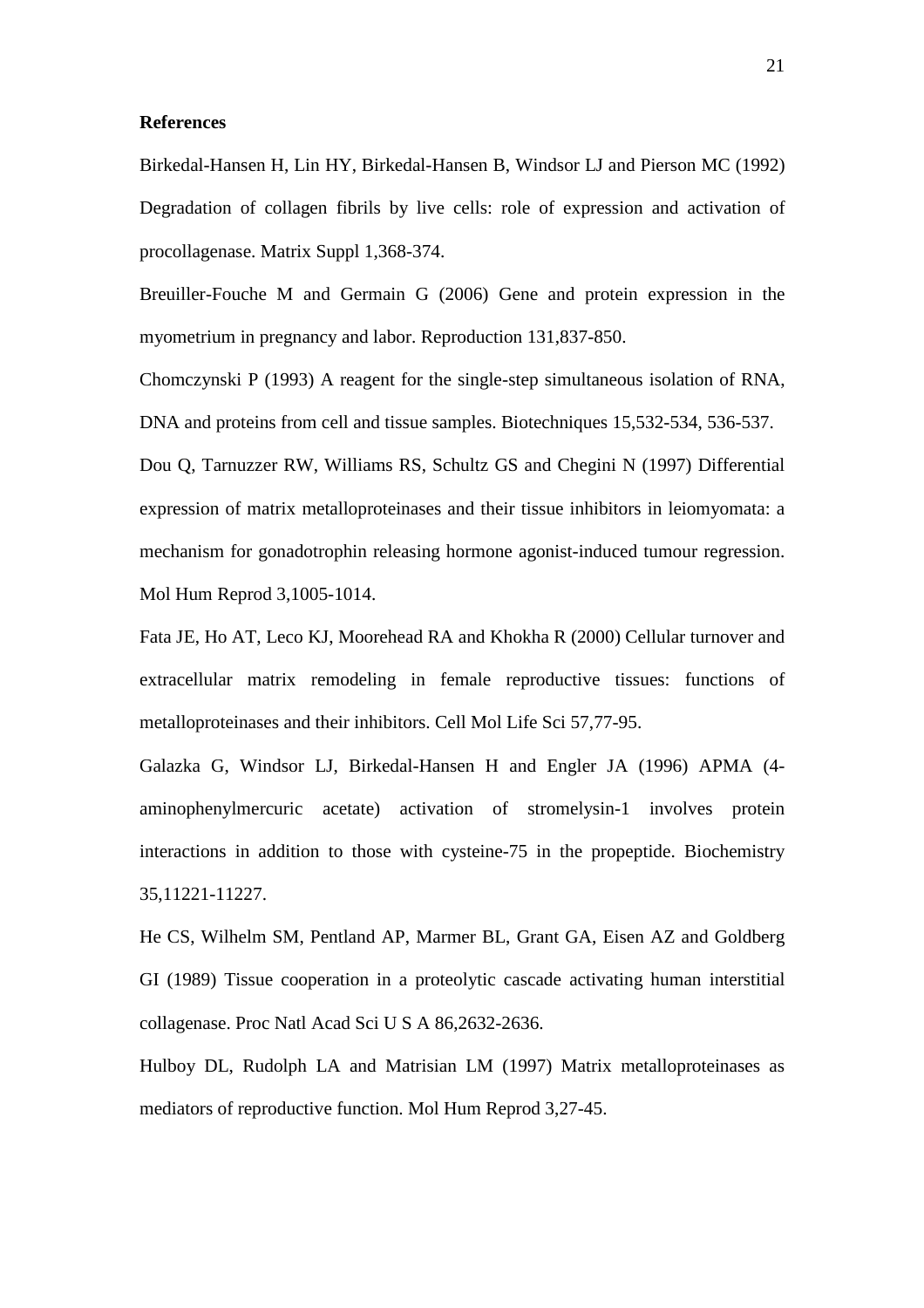Huppertz B, Kertschanska S, Demir AY, Frank HG and Kaufmann P (1998) Immunohistochemistry of matrix metalloproteinases (MMP), their substrates, and their inhibitors (TIMP) during trophoblast invasion in the human placenta. Cell Tissue Res 291,133-148.

Kelly BA, Bond BC and Poston L (2003) Gestational profile of matrix metalloproteinases in rat uterine artery. Mol Hum Reprod 9,351-358.

Knauper V, Lopez-Otin C, Smith B, Knight G and Murphy G (1996) Biochemical characterization of human collagenase-3. J Biol Chem 271,1544-1550.

Le NT, Xue M, Castelnoble LA and Jackson CJ (2007) The dual personalities of matrix metalloproteinases in inflammation. Front Biosci 12,1475-1487.

Loudon JA, Sooranna SR, Bennett PR and Johnson MR (2004) Mechanical stretch of human uterine smooth muscle cells increases IL-8 mRNA expression and peptide synthesis. Mol Hum Reprod 10,895-899.

Lye SJ, Mitchell J, Nashman N, Oldenhof A, Ou R, Shynlova O and Langille L (2001) Role of mechanical signals in the onset of term and preterm labor. Front Horm Res 27,165-178.

Ma C and Chegini N (1999) Regulation of matrix metalloproteinases (MMPs) and their tissue inhibitors in human myometrial smooth muscle cells by TGF-beta1. Mol Hum Reprod 5,950-954.

Mackenzie AP, Schatz F, Krikun G, Funai EF, Kadner S and Lockwood CJ (2004) Mechanisms of abruption-induced premature rupture of the fetal membranes: Thrombin enhanced decidual matrix metalloproteinase-3 (stromelysin-1) expression. Am J Obstet Gynecol 191,1996-2001.

Macphee DJ and Lye SJ (2000) Focal adhesion signaling in the rat myometrium is abruptly terminated with the onset of labor. Endocrinology 141,274-283.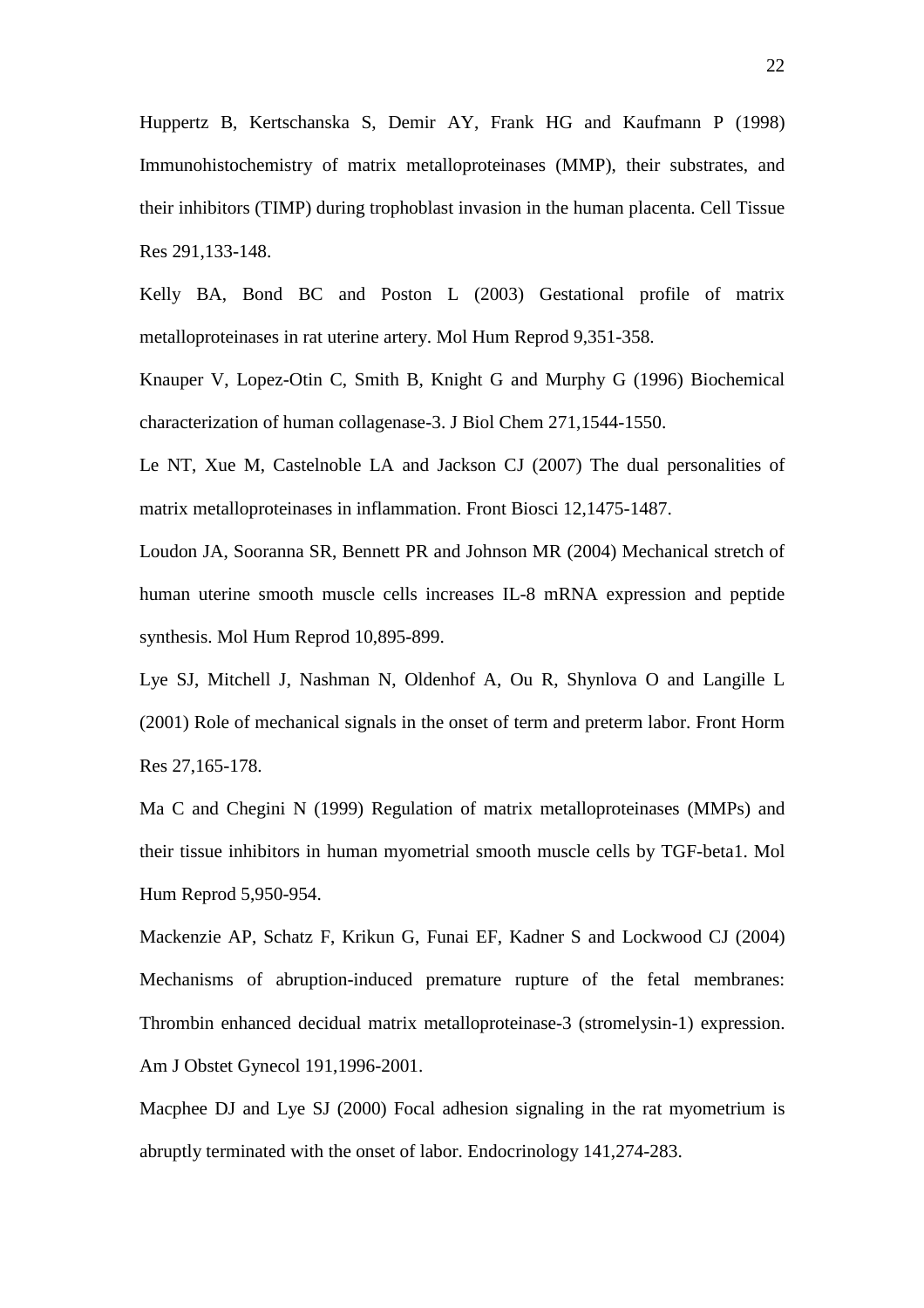Manase K, Endo T, Chida M, Nagasawa K, Honnma H, Yamazaki K, Kitajima Y, Goto T, Kanaya M, Hayashi T *et al.* (2006) Coordinated elevation of membrane type 1-matrix metalloproteinase and matrix metalloproteinase-2 expression in rat uterus during postpartum involution. Reprod Biol Endocrinol 4,32.

Matrisian LM (1992) The matrix-degrading metalloproteinases. Bioessays 14,455- 463.

Maymon E, Romero R, Pacora P, Gervasi MT, Gomez R, Edwin SS and Yoon BH (2000) Evidence of in vivo differential bioavailability of the active forms of matrix metalloproteinases 9 and 2 in parturition, spontaneous rupture of membranes, and intra-amniotic infection. Am J Obstet Gynecol 183,887-894.

Mignatti P and Rifkin DB (1996) Plasminogen activators and matrix metalloproteinases in angiogenesis. Enzyme Protein 49,117-137.

Monga M and Sanborn BM (1995) Uterine contractile activity. Introduction. Semin Perinatol 19,1-2.

Nishinaka K and Fukuda Y (1991) Changes in extracellular matrix materials in the uterine myometrium of rats during pregnancy and postparturition. Acta Pathol Jpn 41,122-132.

Ogata Y, Enghild JJ and Nagase H (1992) Matrix metalloproteinase 3 (stromelysin) activates the precursor for the human matrix metalloproteinase 9. J Biol Chem 267,3581-3584.

Okada Y, Harris ED, Jr. and Nagase H (1988) The precursor of a metalloendopeptidase from human rheumatoid synovial fibroblasts. Purification and mechanisms of activation by endopeptidases and 4-aminophenylmercuric acetate. Biochem J 254,731-741.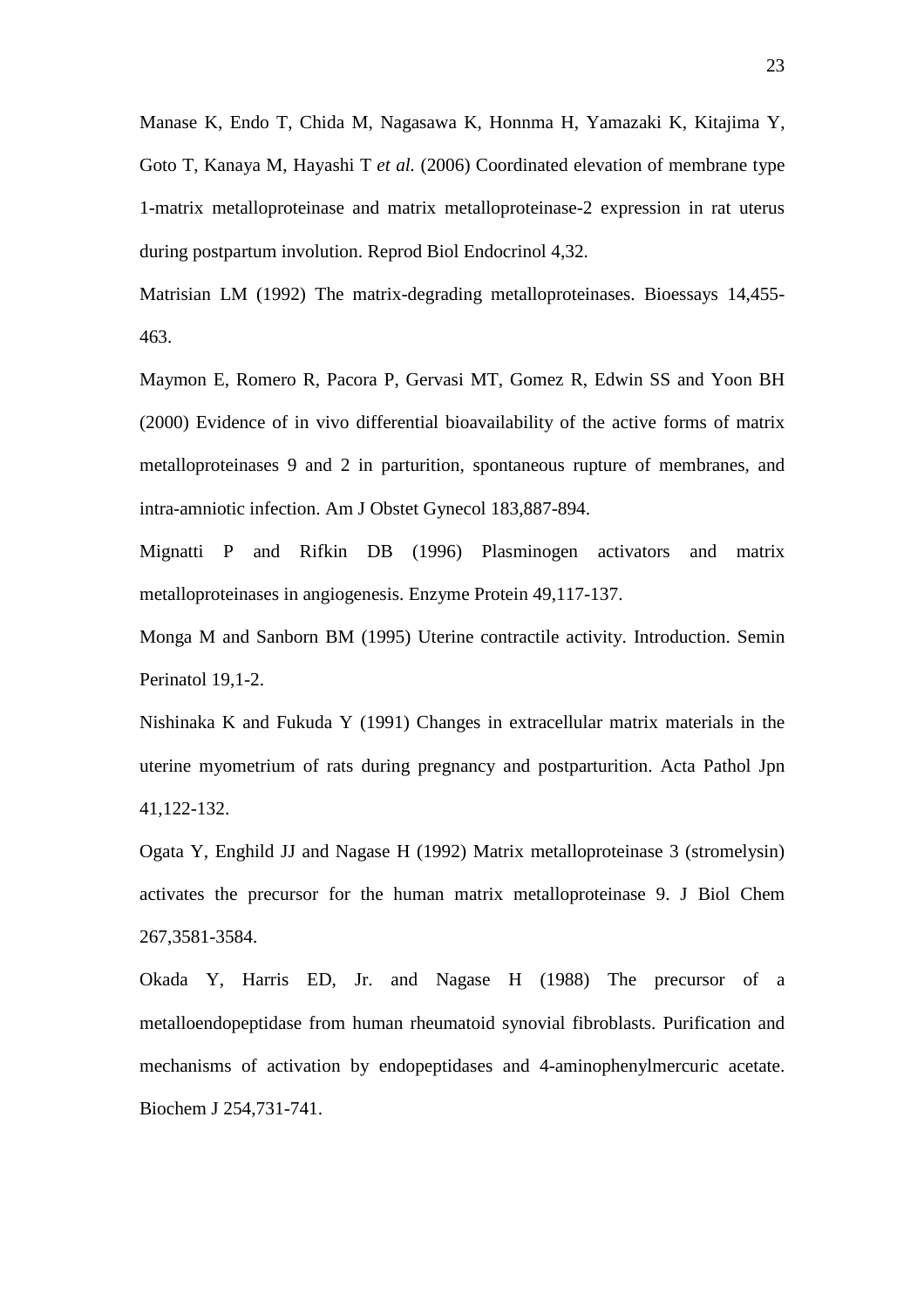Park KH, Chaiworapongsa T, Kim YM, Espinoza J, Yoshimatsu J, Edwin S, Gomez R, Yoon BH and Romero R (2003) Matrix metalloproteinase 3 in parturition, premature rupture of the membranes, and microbial invasion of the amniotic cavity. J Perinat Med 31,12-22.

Ramon L, Gilabert-Estelles J, Castello R, Gilabert J, Espana F, Romeu A, Chirivella M, Aznar J and Estelles A (2005) mRNA analysis of several components of the plasminogen activator and matrix metalloproteinase systems in endometriosis using a real-time quantitative RT-PCR assay. Hum Reprod 20,272-278.

Reddy KV and Mangale SS (2003) Integrin receptors: the dynamic modulators of endometrial function. Tissue Cell 35,260-273.

Robinson EE, Zazzali KM, Corbett SA and Foty RA (2003) Alpha5beta1 integrin mediates strong tissue cohesion. J Cell Sci 116,377-386.

Salamonsen LA and Woolley DE (1996) Matrix metalloproteinases in normal menstruation. Hum Reprod 11 Suppl 2,124-133.

Salomonis N, Cotte N, Zambon AC, Pollard KS, Vranizan K, Doniger SW, Dolganov G and Conklin BR (2005) Identifying genetic networks underlying myometrial transition to labor. Genome Biol 6,R12.

Shimizu K and Maekawa K (1983) Collagen degradation in the mouse uterus during postpartum involution: extracellular pathway. Acta Anat (Basel) 117,257-260.

Shynlova O, Mitchell JA, Tsampalieros A, Langille BL and Lye SJ (2004) Progesterone and gravidity differentially regulate expression of extracellular matrix components in the pregnant rat myometrium. Biol Reprod 70,986-992.

Smith R (2007) Parturition. N Engl J Med 356,271-283.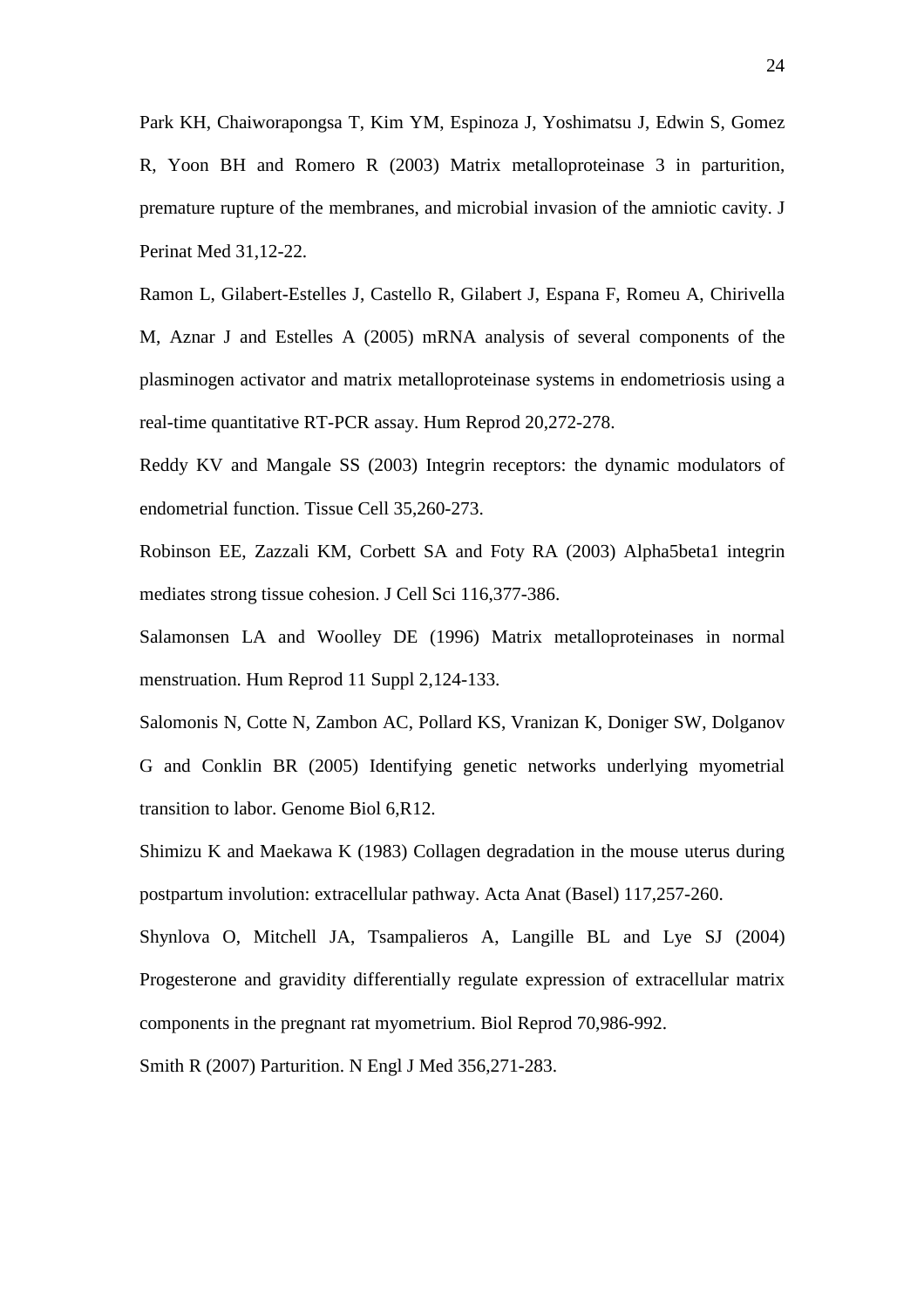Sternlicht MD, Lochter A, Sympson CJ, Huey B, Rougier JP, Gray JW, Pinkel D, Bissell MJ and Werb Z (1999) The stromal proteinase MMP3/stromelysin-1 promotes mammary carcinogenesis. Cell 98,137-146.

Stewart EA, Floor AE, Jain P and Nowak RA (1995) Increased expression of messenger RNA for collagen type I, collagen type III, and fibronectin in myometrium of pregnancy. Obstet Gynecol 86,417-422.

Taylor CV, Letarte M and Lye SJ (1996) The expression of integrins and cadherins in normal human uterus and uterine leiomyomas. Am J Obstet Gynecol 175,411-419.

Vadillo-Ortega F, Gonzalez-Avila G, Furth EE, Lei H, Muschel RJ, Stetler-Stevenson WG and Strauss JF, 3rd (1995) 92-kd type IV collagenase (matrix metalloproteinase-9) activity in human amniochorion increases with labor. Am J Pathol 146,148-156.

Wang X and Seed B (2003) Selection of oligonucleotide probes for protein coding sequences. Bioinformatics 19,796-802.

Watari M, Watari H, DiSanto ME, Chacko S, Shi GP and Strauss JF, 3rd (1999) Proinflammatory cytokines induce expression of matrix-metabolizing enzymes in human cervical smooth muscle cells. Am J Pathol 154,1755-1762.

Williams SJ, White BG and MacPhee DJ (2005) Expression of alpha5 integrin (Itga5) is elevated in the rat myometrium during late pregnancy and labor: implications for development of a mechanical syncytium. Biol Reprod 72,1114-1124.

Woessner JF and Brewer TH (1963) Formation and Breakdown of Collagen and Elastin in the Human Uterus During Pregnancy and Post-Partum Involution. Biochem J 89,75-82.

Xu P, Alfaidy N and Challis JR (2002) Expression of matrix metalloproteinase (MMP)-2 and MMP-9 in human placenta and fetal membranes in relation to preterm and term labor. J Clin Endocrinol Metab 87,1353-1361.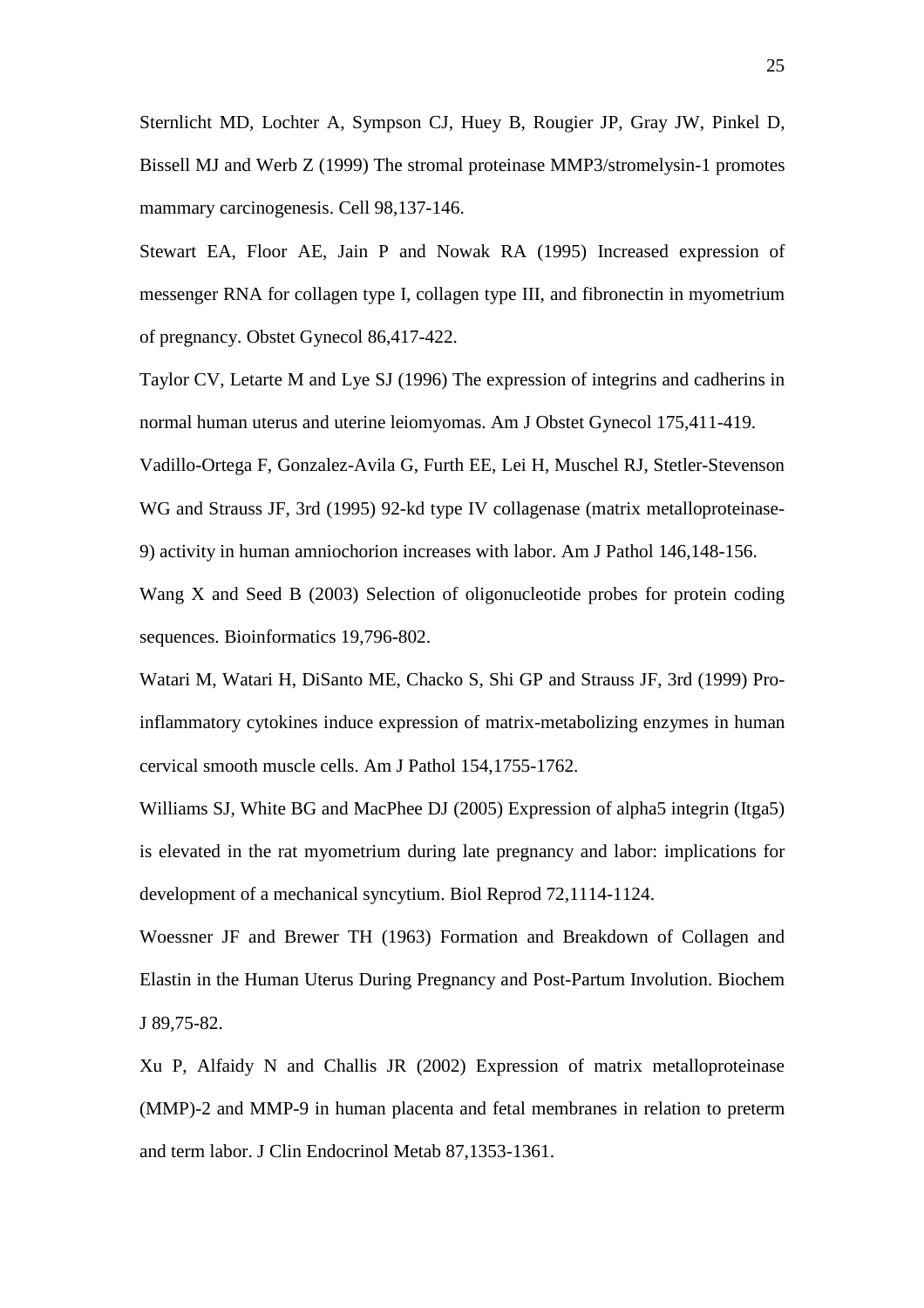Yan C and Boyd DD (2007) Regulation of matrix metalloproteinase gene expression. J Cell Physiol 211,19-26.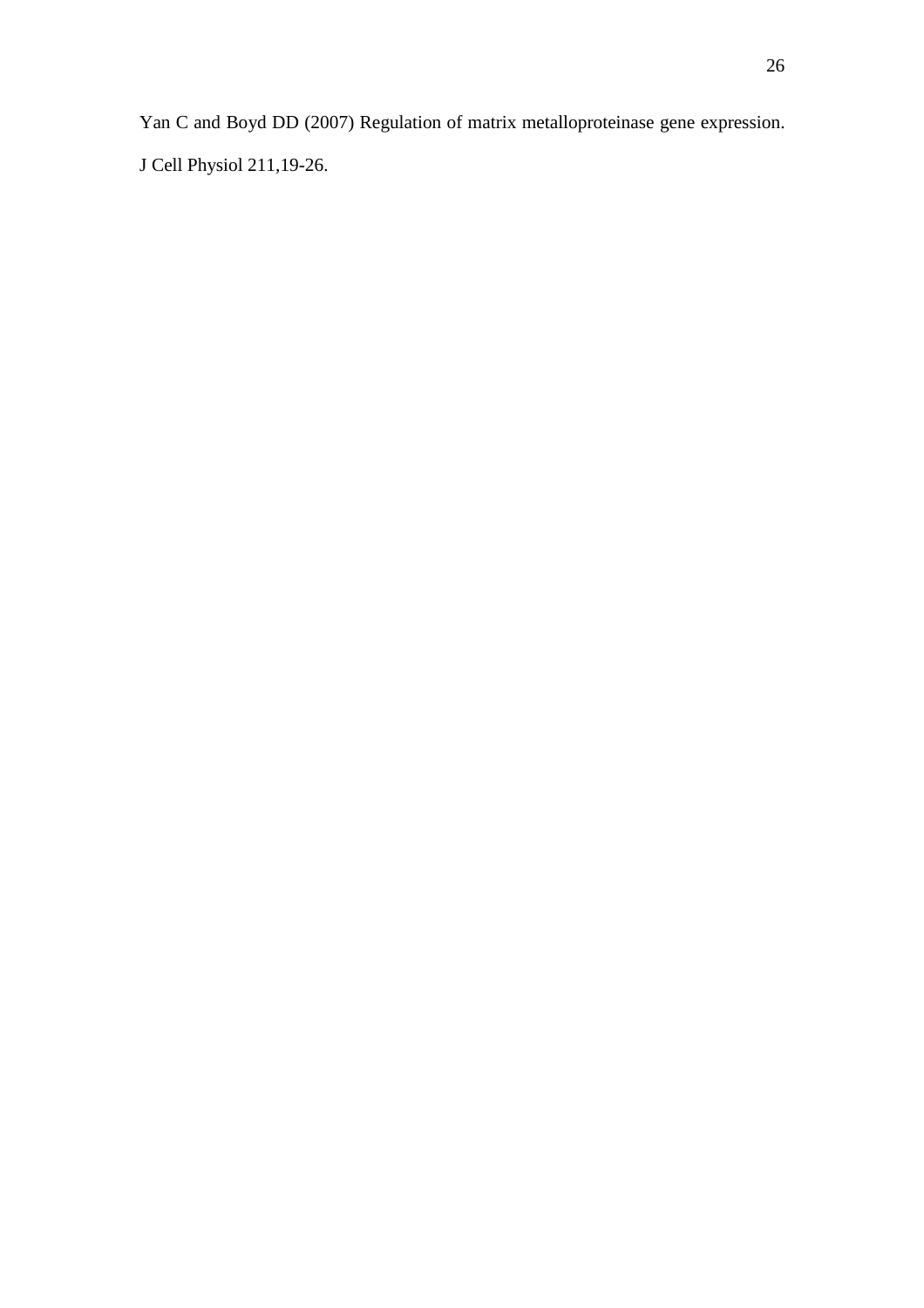## **Figure Legends**

### **Figure 1**

RT-PCR amplification of (a) *MMP3* from representative samples of pregnant nonlabouring (PNL lanes 1-3) and labouring (PL lanes 4-5) human myometrial mRNA and (b) *ITGA5* from representative samples of non-pregnant (NP lane 1) pregnant non-labouring (PNL lane 2) and labouring (PL lane 3) human myometrial mRNA. The corresponding  $\beta$ -actin RT-PCR's for each gene are indicated underneath the gel pictures. The PCR negative control (C) and the 100bp DNA ladder (Promega, UK) are indicated (M).

## **Figure 2**

RT-PCR amplification of (a) *MMP3* (lanes 1-5) and (b) *ITGA5* (lanes 1-5) from myometrial smooth muscle cell mRNA. The PCR negative control (C) and the 100bp 100 bp ladder are indicated (M).

## **Figure 3**

Real-time fluorescence RT-PCR results of *MMP3* mRNA expression in human pregnant labouring (PL),  $n = 6$  and non-labouring (PNL),  $n = 6$  human myometrium. (a) ACTB normalised Ct values were plotted against pregnancy state mRNA  $\pm$  SEM (indicated with the error bars). An asterisk indicates a significance value of  $P < 0.05$ . (b) The relative fold change was calculated from the difference in Ct values between the two pregnancy states, PL and PNL. The significance value is indicated.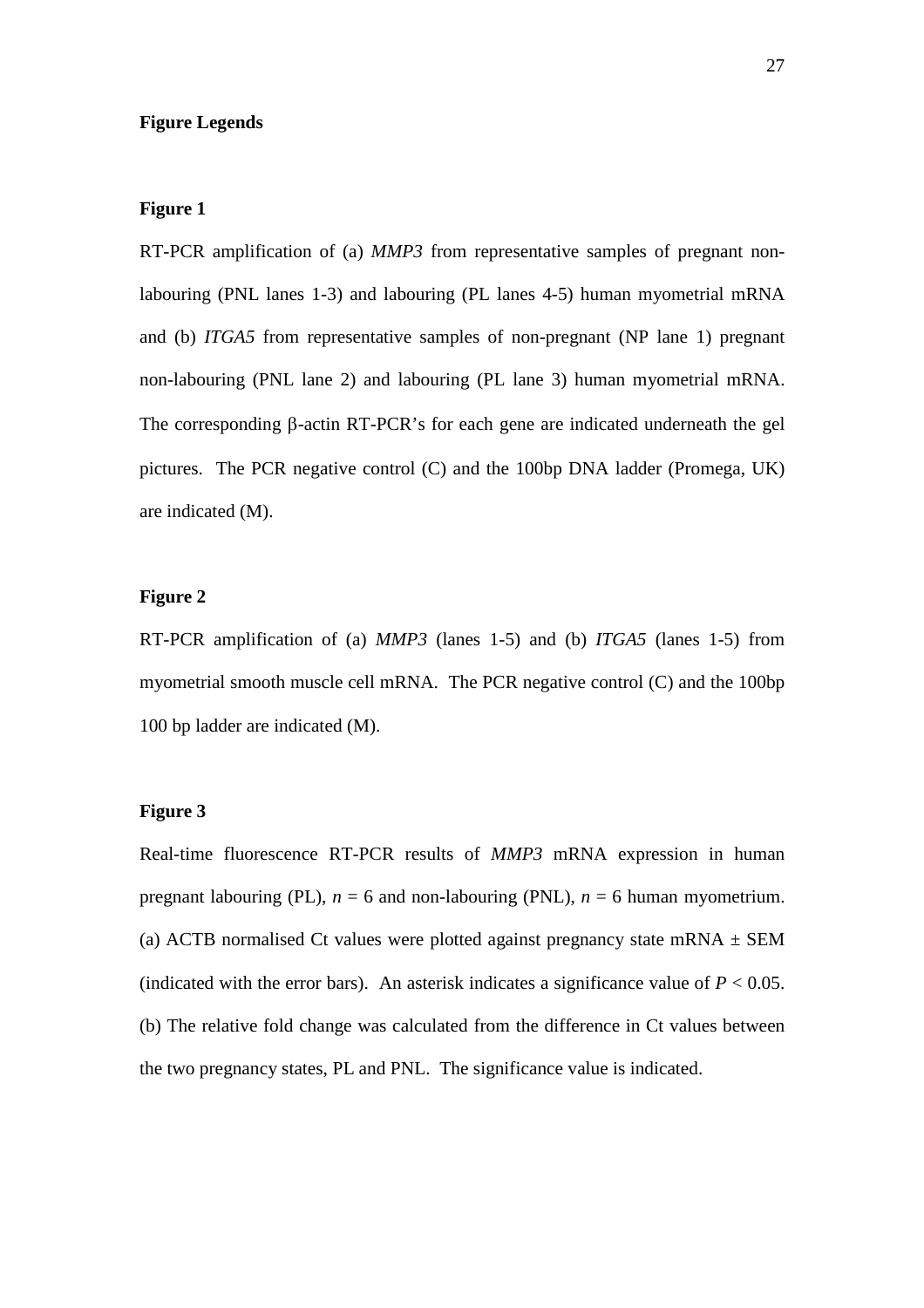#### **Figure 4**

Real-time fluorescence RT-PCR results of *ITGA5* mRNA expression in human pregnant labouring (PL),  $n = 6$  and non-labouring (PNL),  $n = 6$  human myometrium. (a) ACTB normalised Ct values were plotted against pregnancy state mRNA  $\pm$  SEM (indicated with the error bars). An asterisk indicates a significance value of  $P < 0.05$ . (b) The relative fold change was calculated from the difference in Ct values between the two pregnancy states, PL and PNL. The significance value is indicated.

## **Figure 5**

(a) Western Blot analysis of MMP3 protein expression in pregnant labouring (PL lanes 1-3) and pregnant non-labouring human myometrium (PNL lanes 4-6). The corresponding ACTB western is presented underneath. The molecular weight in kDa is indicated.

(b) Quantitative densitometric analysis of the MMP3 western presented above. ACTB normalised densitometric units were plotted against protein isolated from each pregnancy state, PL  $(n = 3)$  and PNL  $(n = 3) \pm$  SEM (indicated with the error bars). An asterisk indicates a significance value of *P* < 0.05.

## **Figure 6**

(a) Western Blot analysis of ITGA5 protein expression in pregnant labouring (PL lanes 1-3) and pregnant non-labouring human myometrium (PNL lanes 4-6). The corresponding ACTB western is presented underneath. The molecular weight in kDa is indicated.

(b) Quantitative densitometric analysis of the ITGA5 western presented above. ACTB normalised densitometric units were plotted against protein isolated from each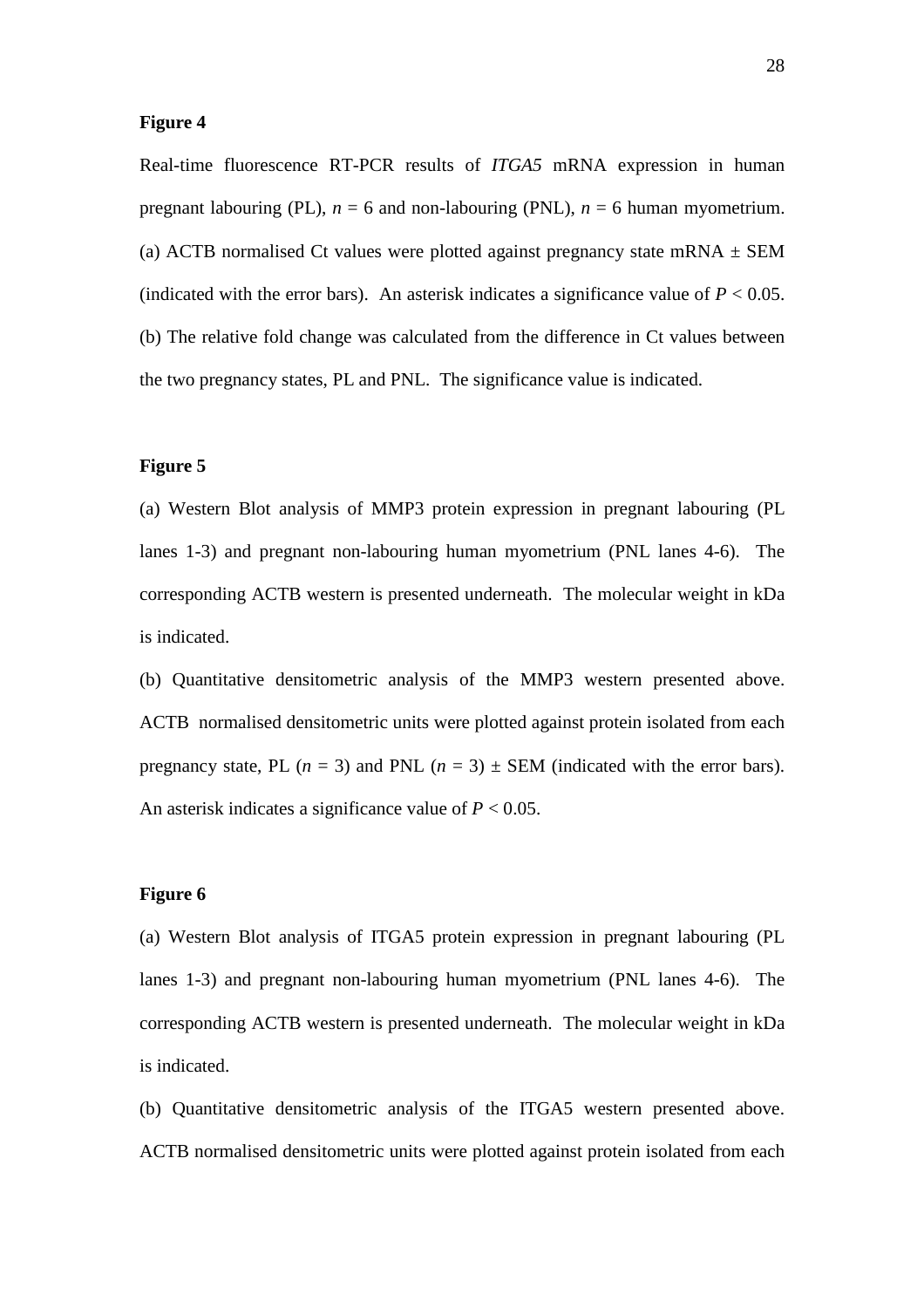pregnancy state, PL ( $n = 3$ ) and PNL ( $n = 3$ )  $\pm$  SEM (indicated with the error bars). An asterisk indicates a significance value of *P* < 0.05.

# **Figure 7**

Western Blot analysis of (a) MMP3 (the arrows indicate both the pro- and active forms of MMP3) and (b) ITGA5 in human myometrial smooth muscle cells (lanes 1-6 both blots). Molecular weights are indicated in kDa.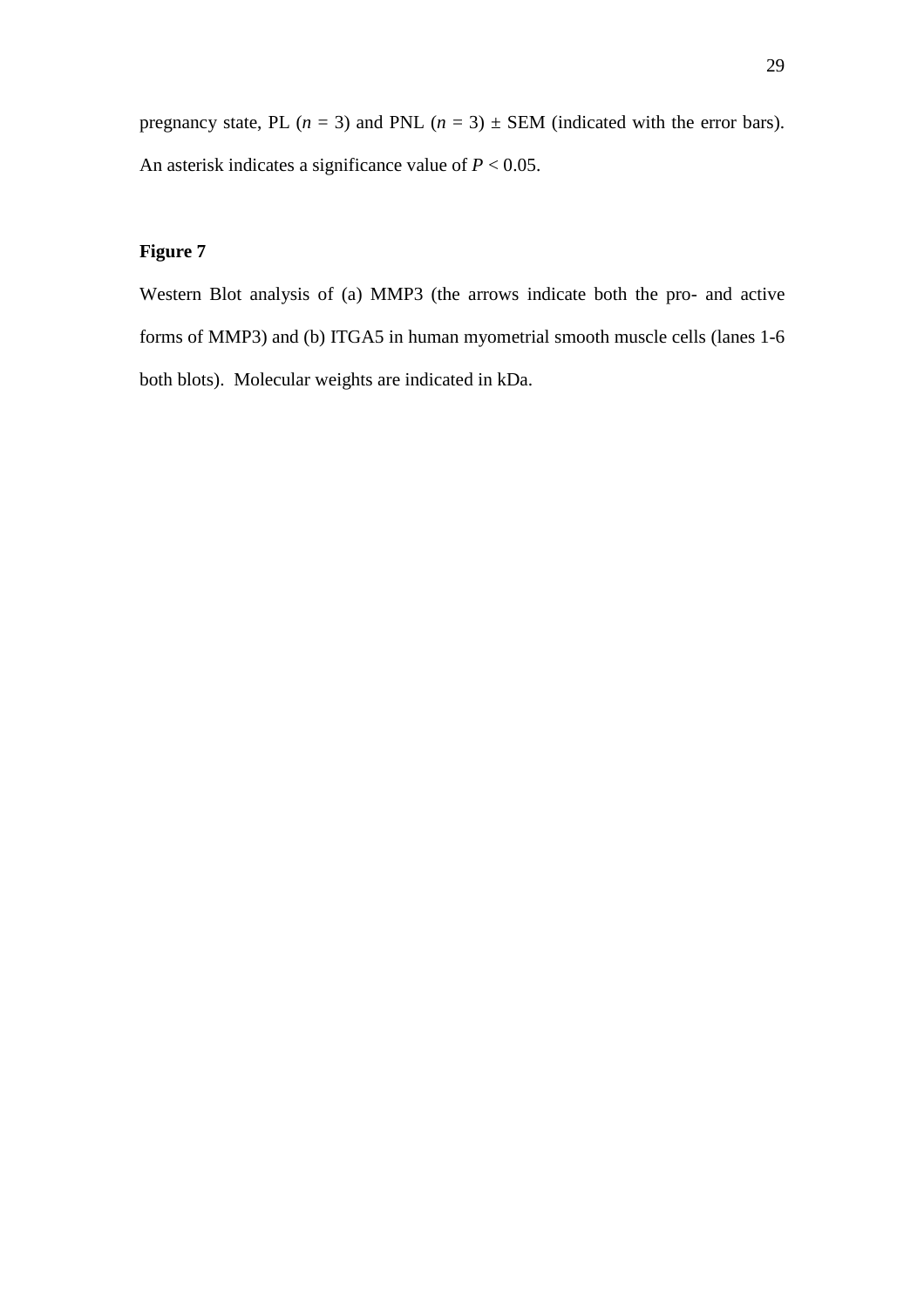# **Figures**



**Figure 1 O'Brien et al**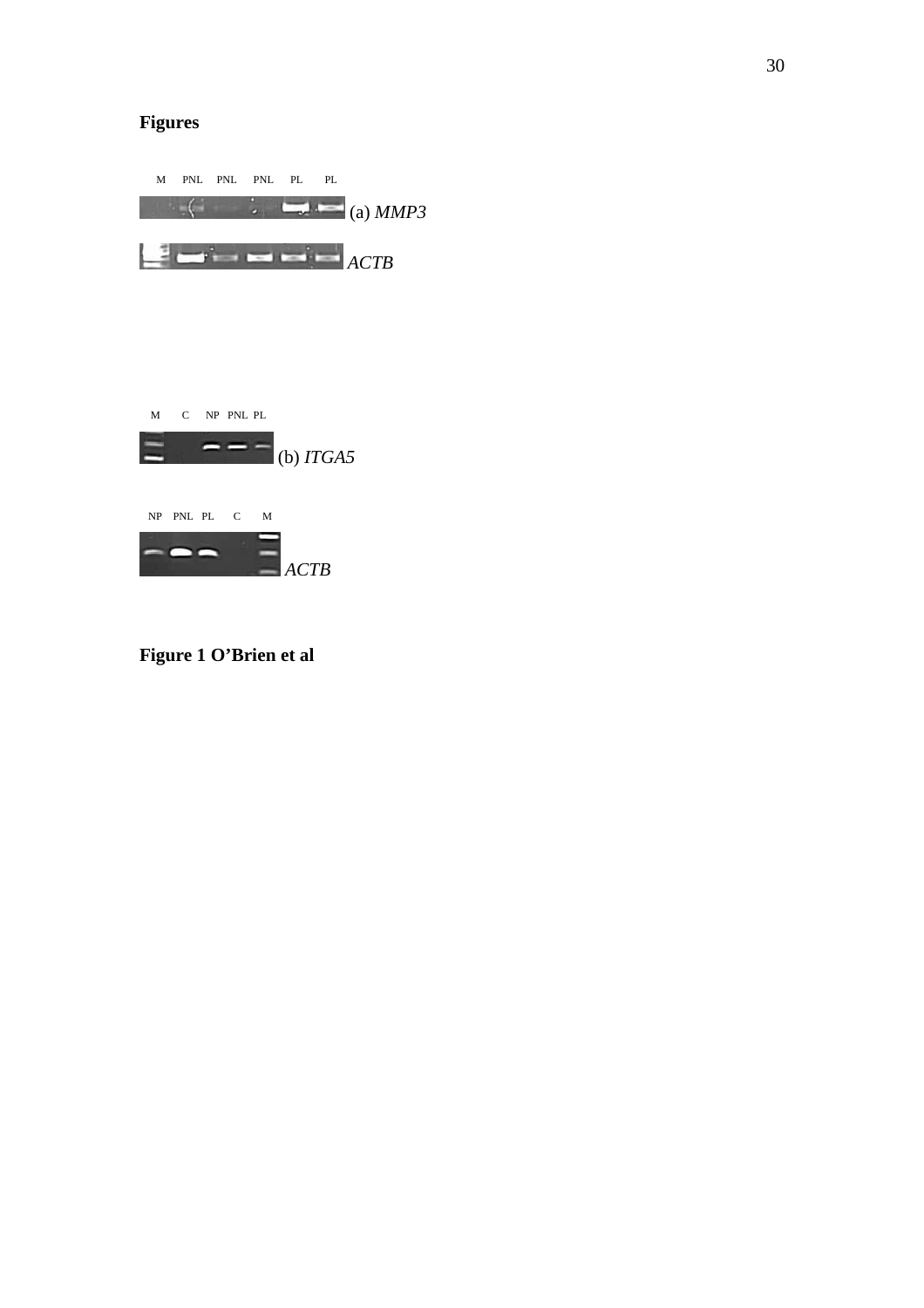

**Figure 2 O'Brien et al**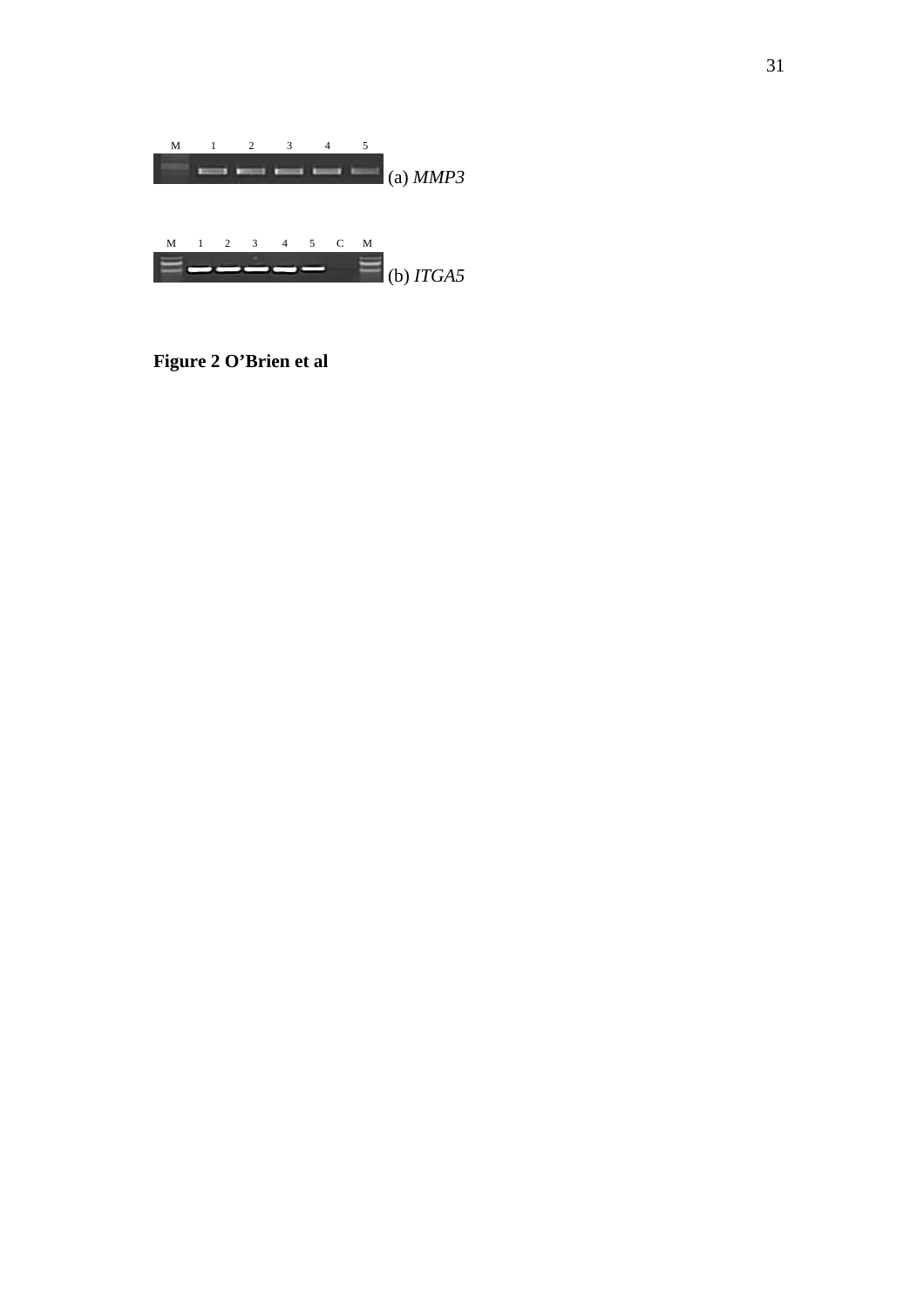

**Figure 3a O'Brien et al**



**Figure 3b O'Brien et al**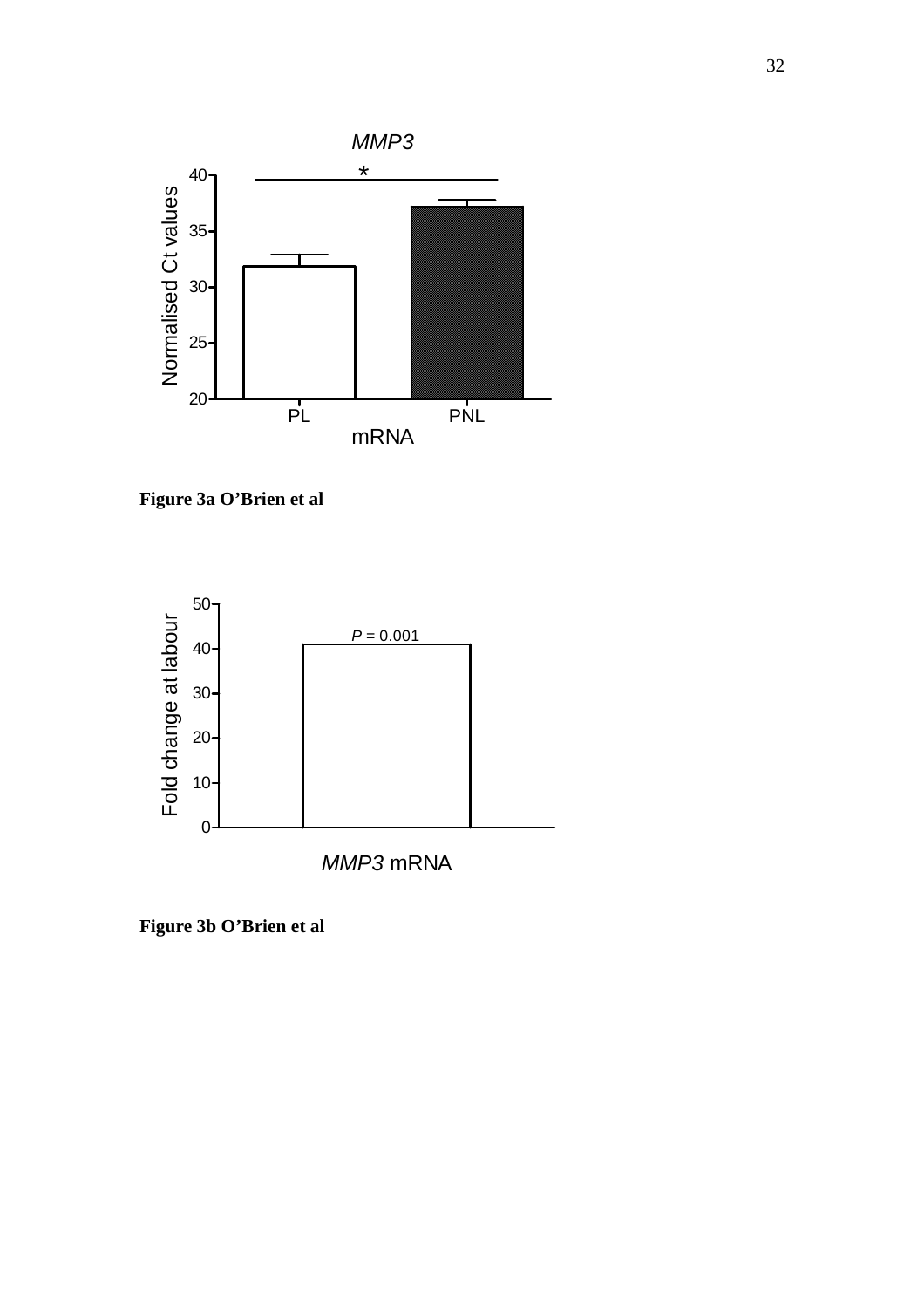

**Figure 4a O'Brien et al**



**Figure 4b O'Brien et al**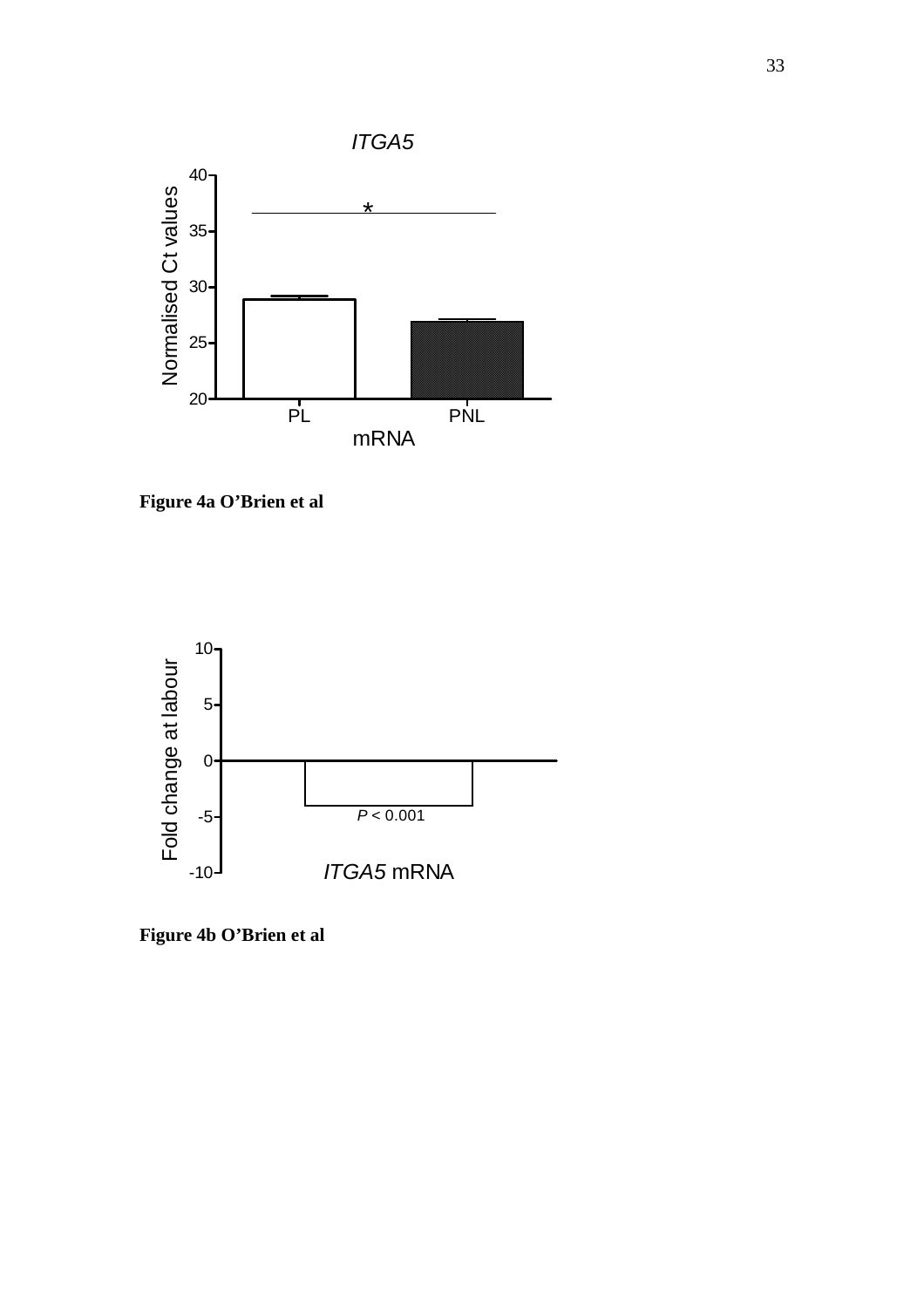



(b)

**Figure 5 O'Brien et al**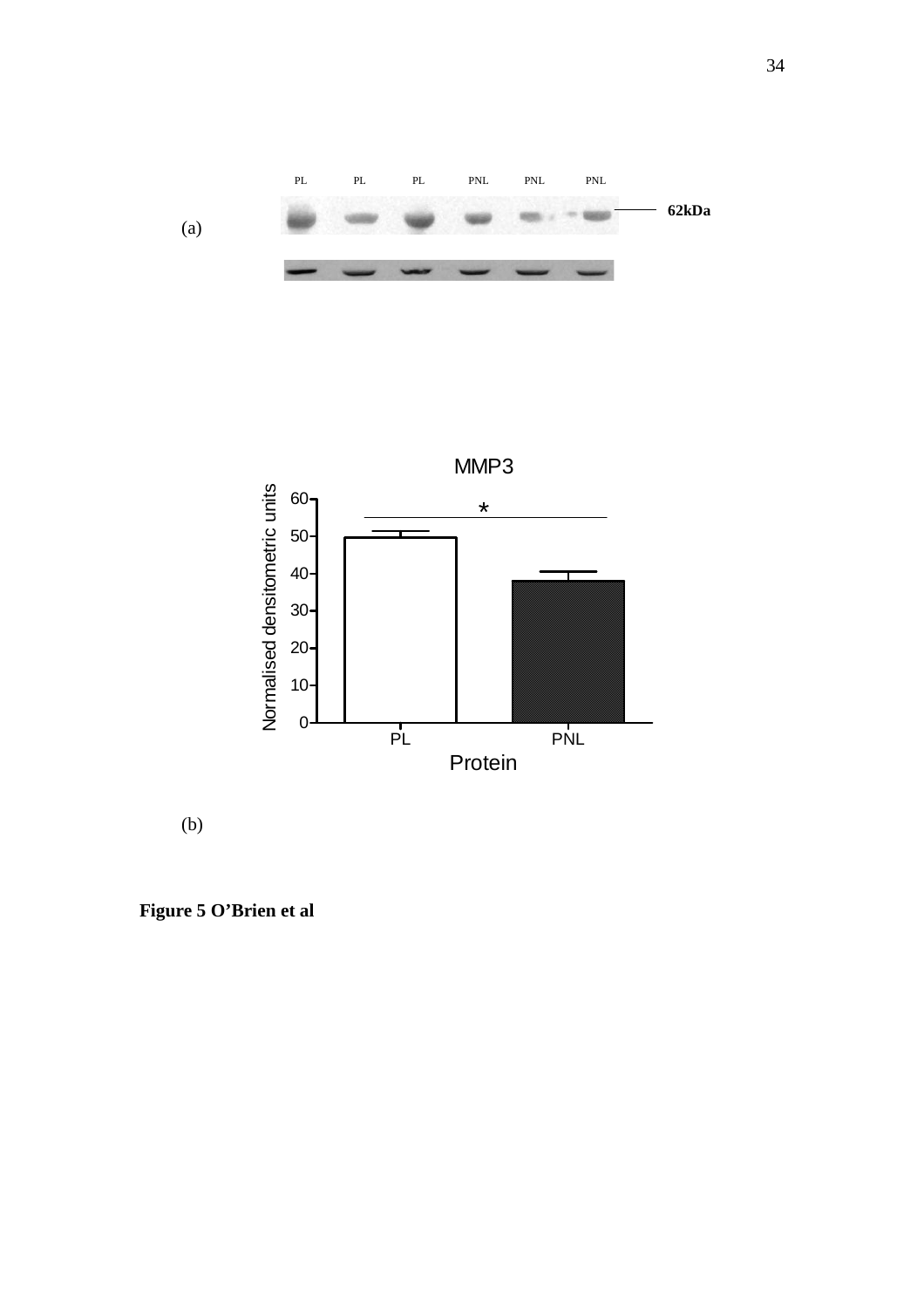



(b)

**Figure 6 O'Brien et al**